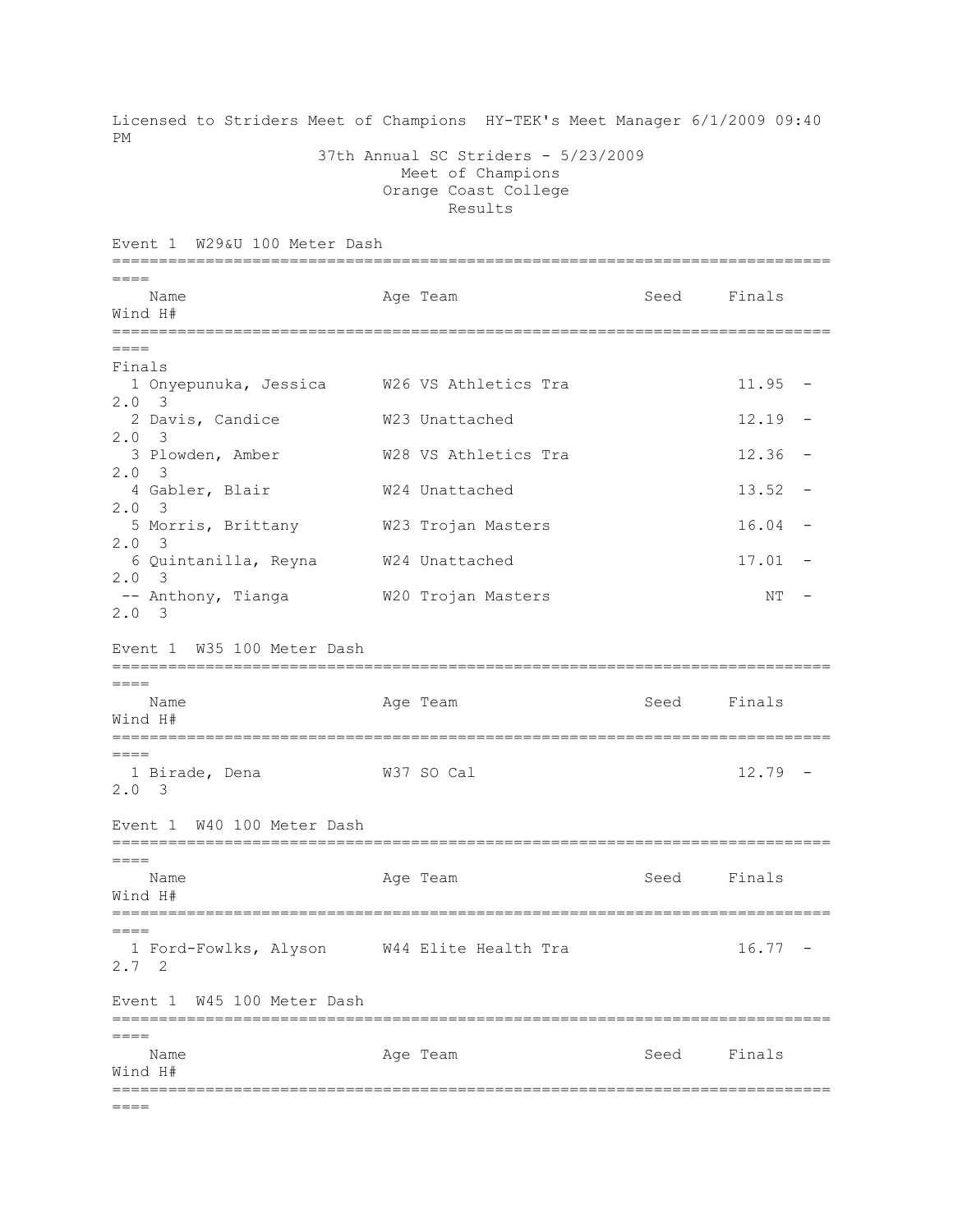-- Jones-Harris, Kimberly W46 Unattached DNF -2.7 2 Event 1 W50 100 Meter Dash =============================================================================  $=$ Name **Age Team** Age Team Seed Finals Wind H# ============================================================================= ==== 1 Brown, Leonora W51 Elite Health Tra 16.08 - 2.7 2 2 Hillebrand, Linda W52 Trojan Masters 16.67 - 2.7 2 3 Selby, Debbie W52 SC Striders 17.72 - 2.7 2 Event 1 W55 100 Meter Dash ============================================================================= = Name **Age Team** Age Team Seed Finals Wind ============================================================================= = 1 Matthews, Brenda M59 SC Striders 15.14 -3.0 2 Cohn, Linda W56 SC Striders 16.34 - 3.0 3 Braxton, Freddie W59 Trojan Masters 20.33 - 3.0 Event 2 M29&U 100 Meter Dash =============================================================================  $====$ Name Age Team Seed Finals Wind H# =============================================================================  $=$  1 Black, Daniel M21 SC Striders 11.76 - 0.4 7 2 Thornton, Brian M27 Unattached 12.04 - 0.4 7 Event 2 M30 100 Meter Dash =============================================================================  $----$ Name **Age Team** Age Team Seed Finals Wind H# =============================================================================  $=$ 1 Spann, Terrance M34 Unattached 11.55 -0.4 7 2 Schapiro, David M33 Unattached 11.68 - 0.2 6 3 Watkins, Luqman M31 Unattached 12.44 - 0.4 7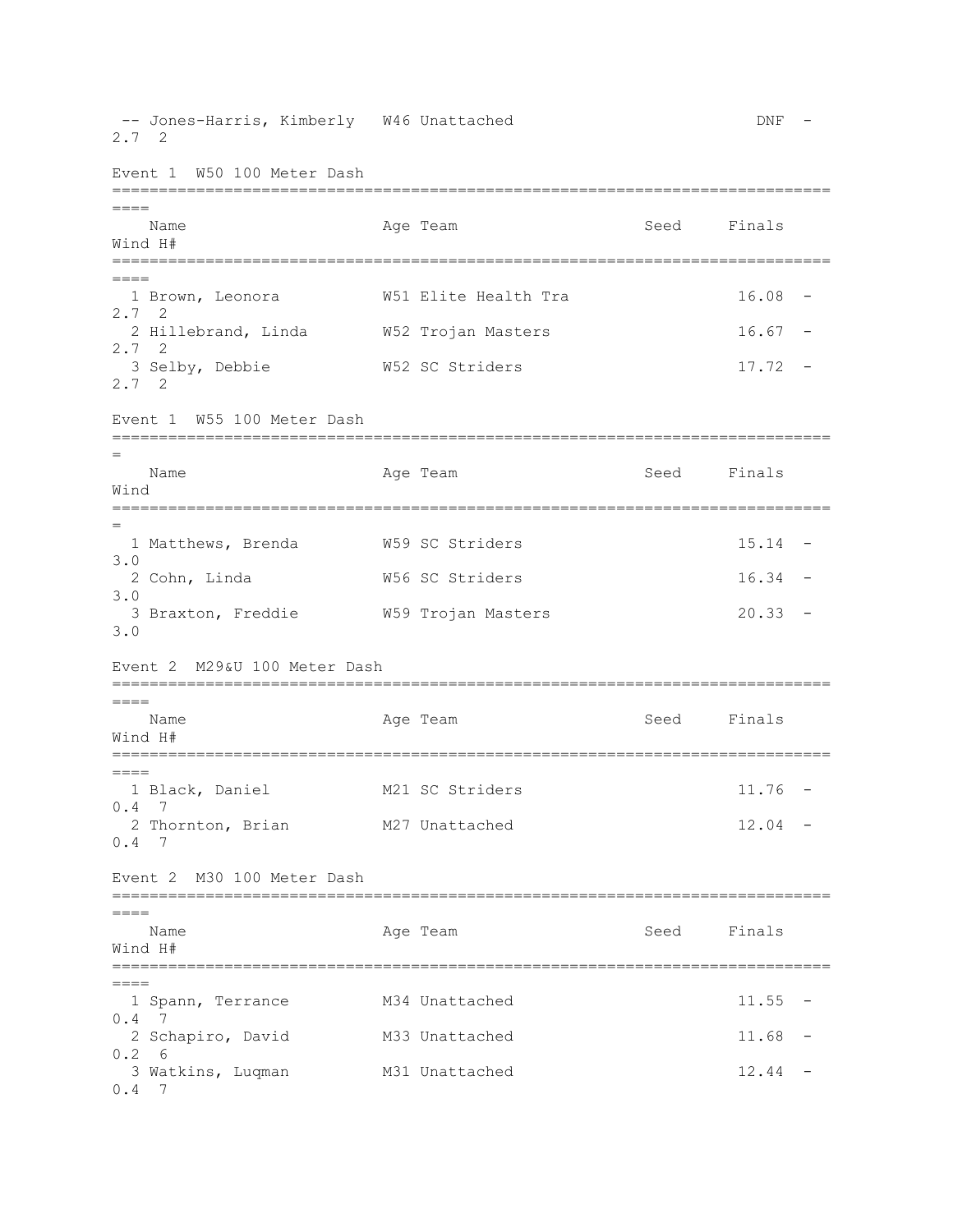4 Commesso, Joe M33 Chino Pumas 12.68 - 0.4 7 5 Flemmings, Michael M34 Unattached 12.72 -0.4 7 Event 2 M40 100 Meter Dash =============================================================================  $=$ Name **Age Team** Age Team Seed Finals Wind H# =============================================================================  $=$  1 Turnage, Felton M43 Unattached 11.95 - 0.2 6 2 Brito, Renato 13.82 - M44 Unattached 13.82 -0.2 6 Event 2 M45 100 Meter Dash ============================================================================= ==== Name **Age Team** Age Team Seed Finals Wind H# =============================================================================  $=$  1 Gault, Willie M49 Unattached 11.08 - 0.4 7 2 Sullivan, Mike M48 Unattached 11.79 - 0.2 6 Event 2 M50 100 Meter Dash ============================================================================= ==== Name **Age Team** Age Team Seed Finals Wind H# =============================================================================  $=$ 1 Chinn, James M50 Sprint Force Ame 12.40 -1.3 5 2 Duhon, BJ M50 Unattached 12.42 - 2.9 4 3 Patridge, Joseph 12.43 - M51 Unattached 12.43 -1.3 5 4 Williams, Charles M54 Unattached 12.50 -1.3 5 5 Davis, Mark M53 Unattached 12.85 -1.3 5 6 Beck, Wendell M50 Unattached 13.12 - 2.9 4 7 Crowl, Chip M54 Unattached 13.32 -2.9 4 8 Hockersmith, Dave M53 Unattached 13.45 -2.9 4 9 Mancini, Stephen M52 Unattached 13.77 -1.3 5 10 Stone, Ken M54 SC Striders 14.49 -1.3 5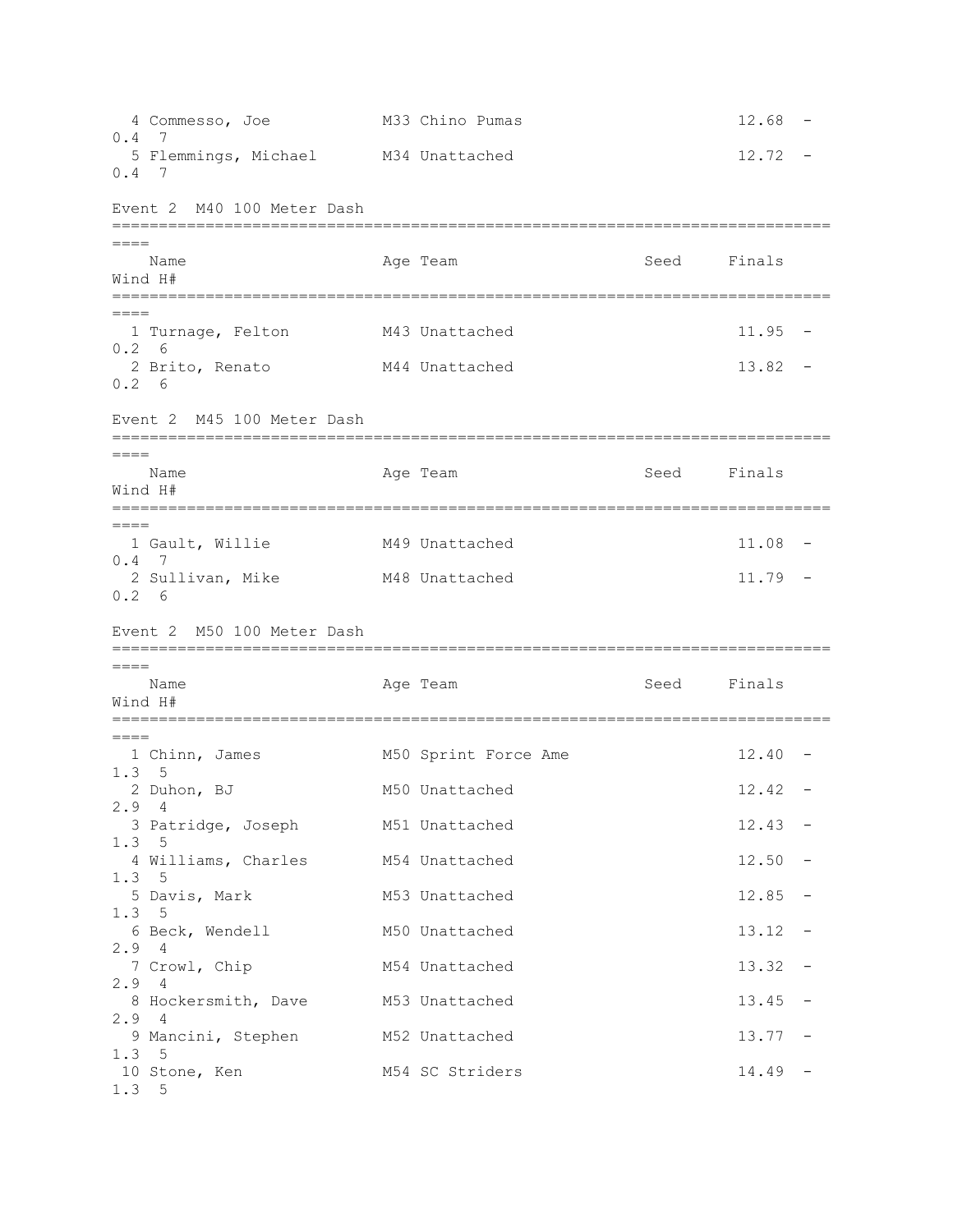11 Davison, Jeff M51 SO Cal 14.64 -2.9 4 12 Hecker, Andrew M54 Unattached 14.65 -1.3 5 13 Papazian, Nick M53 SO Cal 14.83 -1.3 5 14 Bridges, Duane M50 Unattached 14.87 -2.9 4 Event 2 M55 100 Meter Dash =============================================================================  $=$ Name **Age Team Age Team** Seed Finals Wind H# =============================================================================  $=$ 1 Leake, Damien M56 SC Striders 12.55 -2.9 4 2 Bolling, Ron M57 Unattached 13.73 -1.3 5 3 Stucki, Ernie M59 SC Striders 13.80 - 2.9 4 4 Herzberg, Lyndon M55 Unattached 15.04 -2.9 4 Event 2 M60 100 Meter Dash =============================================================================  $=$ Name Age Team Seed Finals Wind H# ============================================================================= ==== 1 Melendez, Steve M60 SC Striders 13.67 - 1.9 3 2 Jacobson, Vance M60 Golden West 13.86 -1.9 3 3 Girling, Dan M64 SC Striders 15.75 -1.9 3 Event 2 M65 100 Meter Dash =============================================================================  $=$ Name **Age Team** Age Team Seed Finals Wind H# =============================================================================  $----$ 1 Randolph, Henry M66 Unattached 13.74 -1.9 3 2 Ryan, Steve 16.05 M68 SC Striders 16.05 -1.9 3 3 Stock, Ron M66 Unattached 19.64 -1.9 3 Event 2 M70 100 Meter Dash =============================================================================  $=$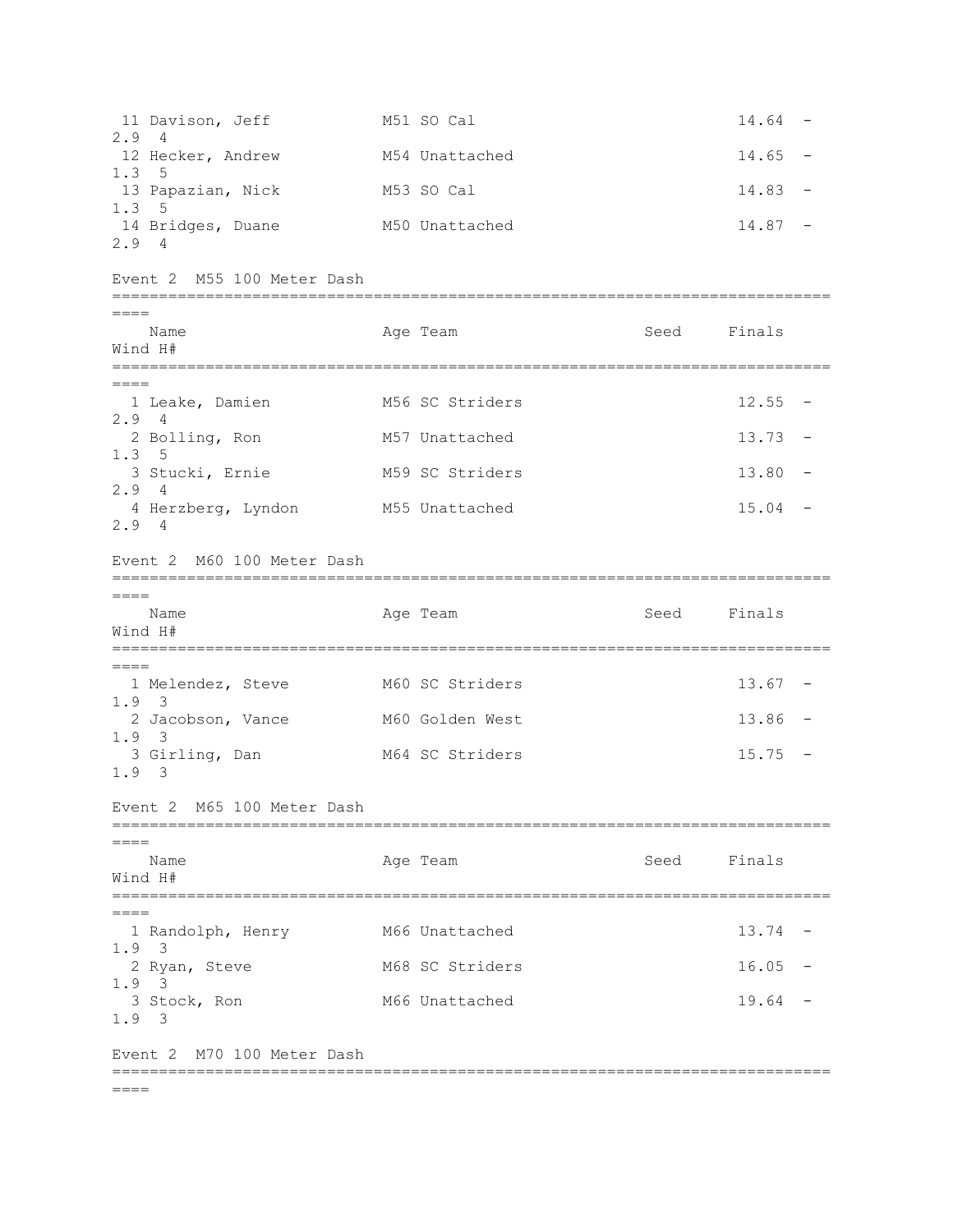Name Age Team Age Team Seed Finals Wind H# ============================================================================= ==== 1 Thorpe, Karl M70 San Diego Imperi 15.58 - 0.8 2 2 Harwood, Jerrry M70 SO Cal 20.05 - 0.8 2 Event 2 M75 100 Meter Dash =============================================================================  $=$ Name **Age Team** Age Team Seed Finals Wind H# =============================================================================  $=$ 1 Cheek, Don M79 Unattached 15.91 -0.8 2 2 Flory, Sam M77 SC Striders 16.26 -0.8 2 3 Rivera, Ben 17.29 M75 Unattached 17.29 -0.8 2 4 Billings, Phillip M77 SO Cal 18.61 -0.8 2 5 Kishi, Franjk M77 SC Striders 19.54 - 2.7 1 Event 2 M80 100 Meter Dash ============================================================================= = Name Age Team Age Team Seed Finals Wind ============================================================================= = 1 Bambrook, Paul M80 SC Striders 17.31 - 2.7 2 Selby, Jim M80 SC Striders 20.66 - 2.7 Event 2 M85 100 Meter Dash ============================================================================= = Name **Age Team** Age Team Seed Finals Wind ============================================================================= = 1 Patsalis, Tom M87 SO Cal 21.95 -2.7 Event 3 W29&U 200 Meter Dash =============================================================================  $=$ Name **Age Team** Age Team Seed Finals Wind H# =============================================================================  $=$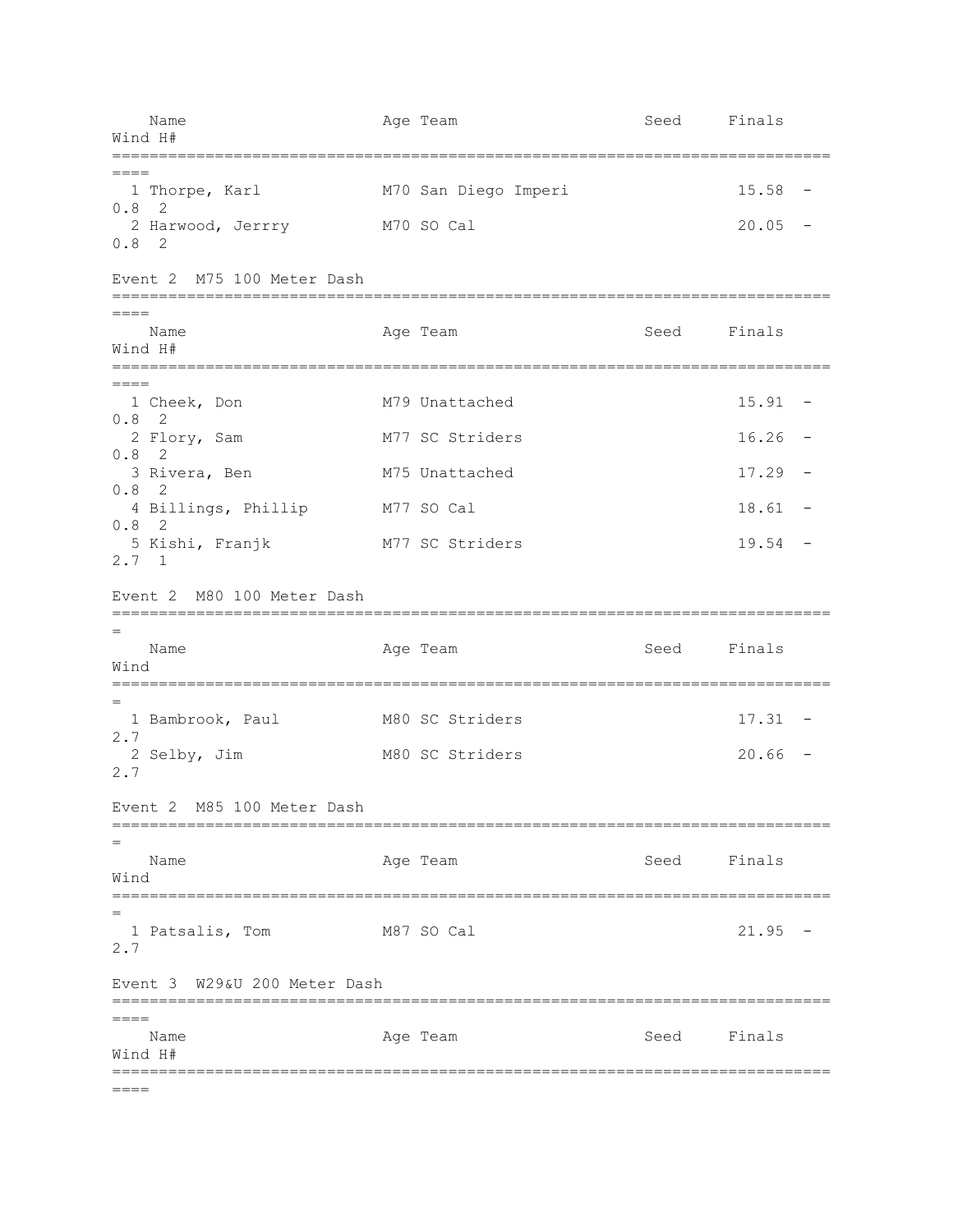1 Onyepunuka, Jessica W26 VS Athletics Tra 25.12 - 2.3 4 2 Gabler, Blair M24 Unattached 28.15 -2.3 4 3 Anthony, Tianga W20 Trojan Masters 32.96 - 2.3 4 4 Quintanilla, Reyna W24 Unattached 37.04 - 2.3 4 Event 3 W30 200 Meter Dash =============================================================================  $=$ Name **Age Team** Age Team Seed Finals Wind H# ============================================================================= ==== 1 Goldberg, Natania W30 VS Athletics Tra 32.96 - 2.3 4 Event 3 W35 200 Meter Dash =============================================================================  $=$ Name **Age Team** Age Team Seed Finals Wind H# =============================================================================  $====$  1 Birade, Dena W37 SO Cal 26.71 - 0.8 3 Event 3 W40 200 Meter Dash ============================================================================= ==== Name **Age Team** Age Team Seed Finals Wind H# ============================================================================= ==== 1 Ford-Fowlks, Alyson W44 Elite Health Tra 35.31 - 0.8 3 Event 3 W45 200 Meter Dash ============================================================================= ==== Name **Age Team** Age Team Seed Finals Wind H# =============================================================================  $----$  1 Black, Jai W46 Unattached 27.22 - 0.8 3 Event 3 W50 200 Meter Dash =============================================================================  $=$ Name **Age Team** Age Team Seed Finals Wind H# =============================================================================  $=$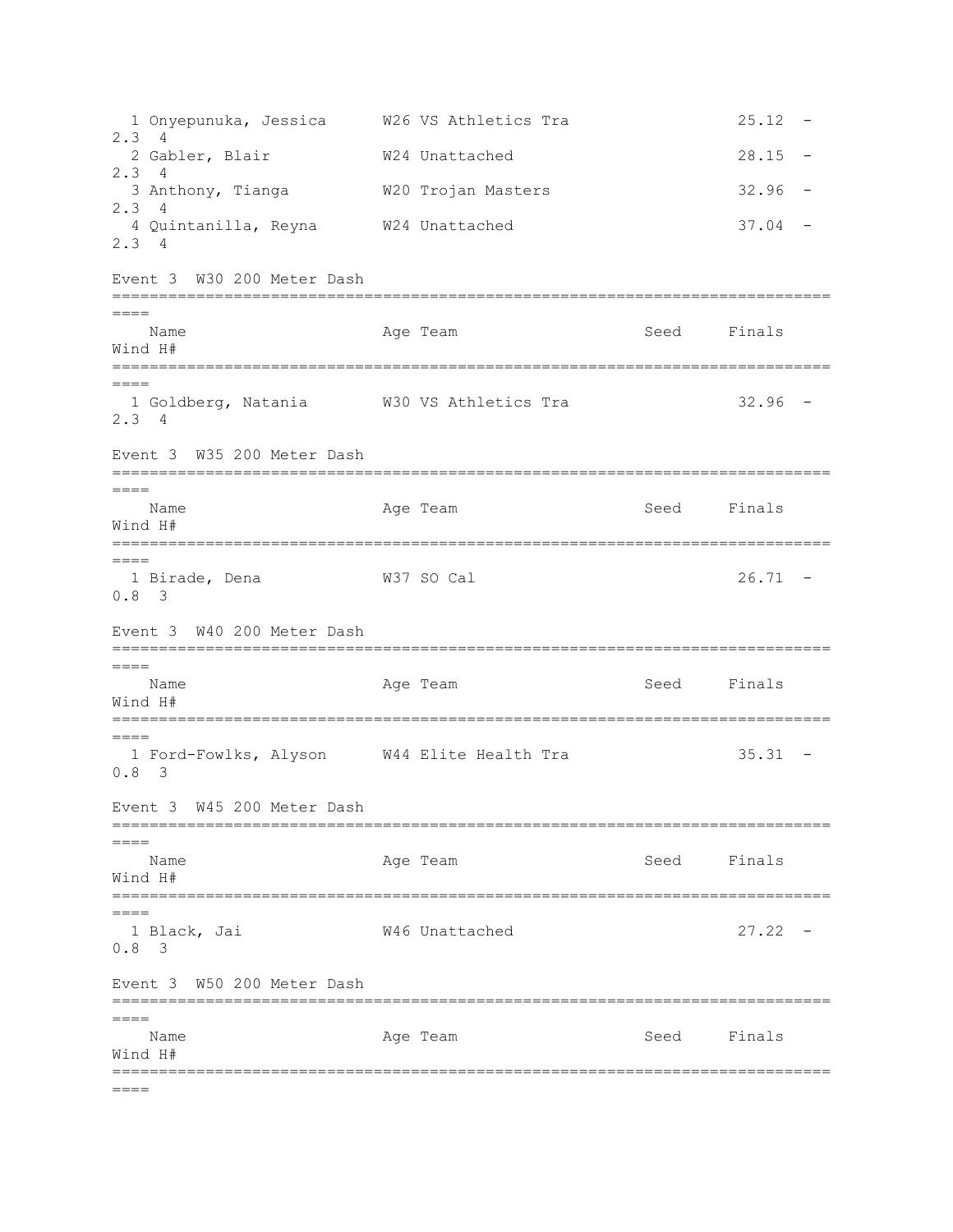1 Brown, Leonora 6 1 M51 Elite Health Tra 18.64 -4.0 2 2 Selby, Debbie  $W52$  SC Striders 39.71 -4.0 2 Event 3 W55 200 Meter Dash =============================================================================  $=$ Name **Age Team** Age Team Seed Finals Wind H# =============================================================================  $=$  1 Bowman, Jeanne W56 SC Striders 33.62 - 4.0 2 2 Braxton, Freddie  $W59$  Trojan Masters and Masters 43.61 -4.0 2 Event 3 W70 200 Meter Dash ============================================================================= = Name **Age Team** Age Team Seed Finals Wind ============================================================================= = 1 Daprano, Jeanne W72 Atlanta Track Cl 39.27 - 2.6 Event 3 W75 200 Meter Dash ============================================================================= = Name **Age Team** Age Team Seed Finals Wind ============================================================================= = 1 Kuehne, Magdalena  $N78$  SC Striders  $46.32$  -2.6 Event 4 M29&U 200 Meter Dash =============================================================================  $=$ Name Age Team Seed Finals Wind H# =============================================================================  $=$ 1 Watson, Stallone M20 VS Athletics Tra 23.73 -1.5 9 2 Sarmiginto, Yusgf M19 Unattached 24.32 -1.5 9 3 Yayoshi, Greg M19 Unattached 24.35 - 1.5 9 4 Black, Daniel M21 SC Striders 24.56 - 1.5 9 Event 4 M30 200 Meter Dash =============================================================================  $=$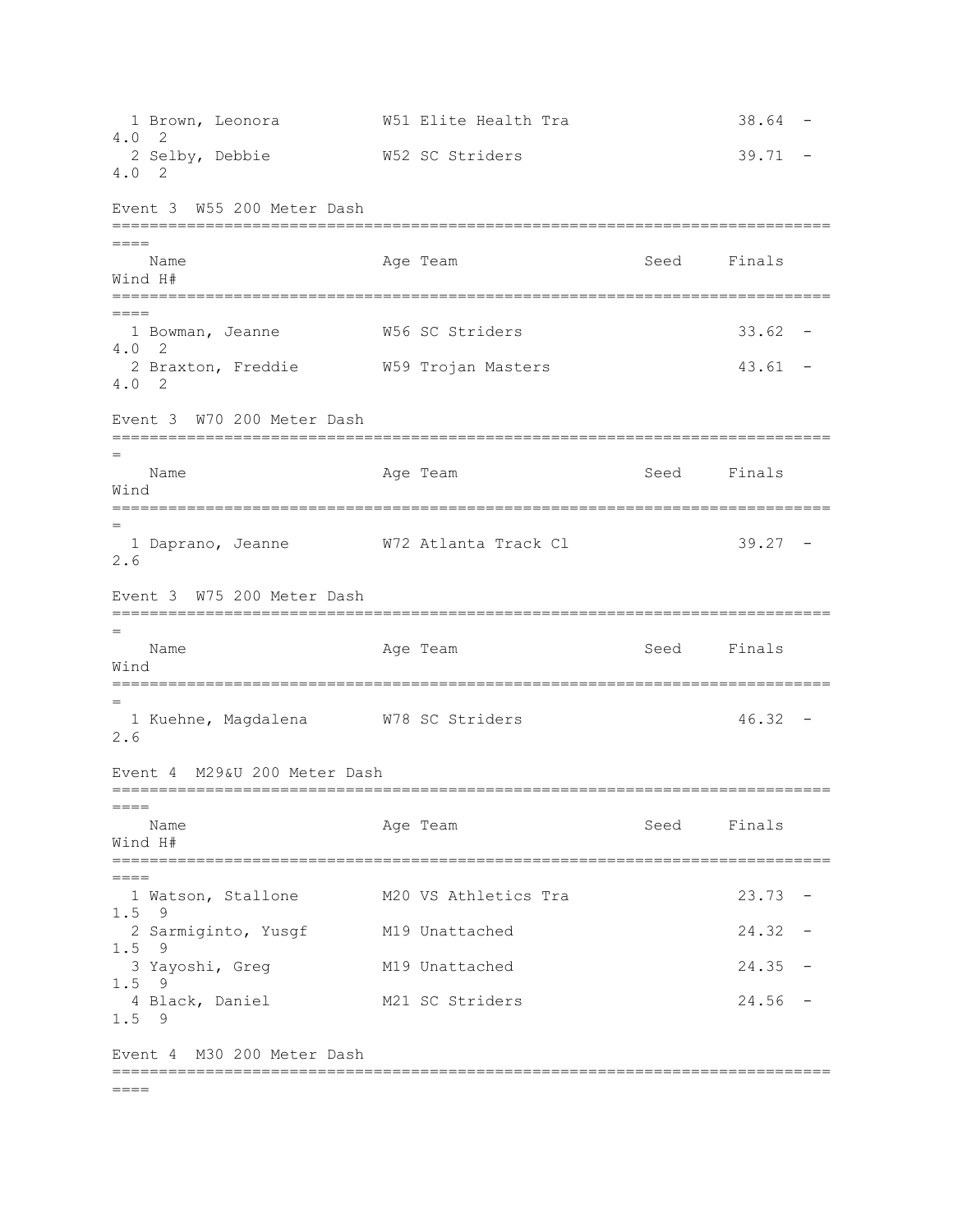| Name<br>Wind H#                             | Age Team             | Seed | Finals    |                          |
|---------------------------------------------|----------------------|------|-----------|--------------------------|
| 1 Hom, Marquis                              | M30 Unattached       |      | 23.21     | $\overline{\phantom{m}}$ |
| 2.9<br>8<br>2 Spann, Terrance               | M34 Unattached       |      | 23.32     | $\overline{\phantom{m}}$ |
| 2.98<br>3 Commesso, Joe                     | M33 Chino Pumas      |      | 26.16     | $\overline{\phantom{a}}$ |
| 2.98<br>4 Watkins, Luqman<br>2.98           | M31 Unattached       |      | 26.91     |                          |
| Event 4 M40 200 Meter Dash                  |                      |      |           |                          |
| $=====$<br>Name<br>Wind H#                  | Age Team             | Seed | Finals    |                          |
| $=====$<br>1 Johnson, Undra                 | M43 Unattached       |      | 26.06     |                          |
| 2.6<br>7<br>2 Gates, Robert                 | M40 Unattached       |      | 26.81     | $\overline{\phantom{m}}$ |
| $2.6$ 7<br>3 Turnage, Felton                | M43 Unattached       |      | $28.87 -$ |                          |
| $2.6$ 7<br>3 Brito, Renato<br>$2.6$ 7       | M44 Unattached       |      | 28.87     | $\overline{\phantom{a}}$ |
| Event 4 M45 200 Meter Dash                  |                      |      |           |                          |
| $====$<br>Name<br>Wind H#                   | Age Team             | Seed | Finals    |                          |
| $=====$<br>1 Sullivan, Mike                 | M48 Unattached       |      | 24.52     |                          |
| 2.6 7<br>2 Berry, Kettrell<br>$2.6$ 7       | M46 Unattached       |      | 24.83     |                          |
| Event 4 M50 200 Meter Dash                  |                      |      |           |                          |
| Name<br>Wind H#                             | Age Team             | Seed | Finals    |                          |
| $====$<br>1 Chinn, James                    | M50 Sprint Force Ame |      | 25.07     |                          |
| 1.0 6<br>2 Williams, Charles                | M54 Unattached       |      | 26.09     |                          |
| 1.0<br>- 6<br>3 Cummings, Steve             | M53 Unattached       |      | 26.37     |                          |
| 1.0<br>- 6<br>4 Hockersmith, Dave<br>2.9, 5 | M53 Unattached       |      | 26.81     |                          |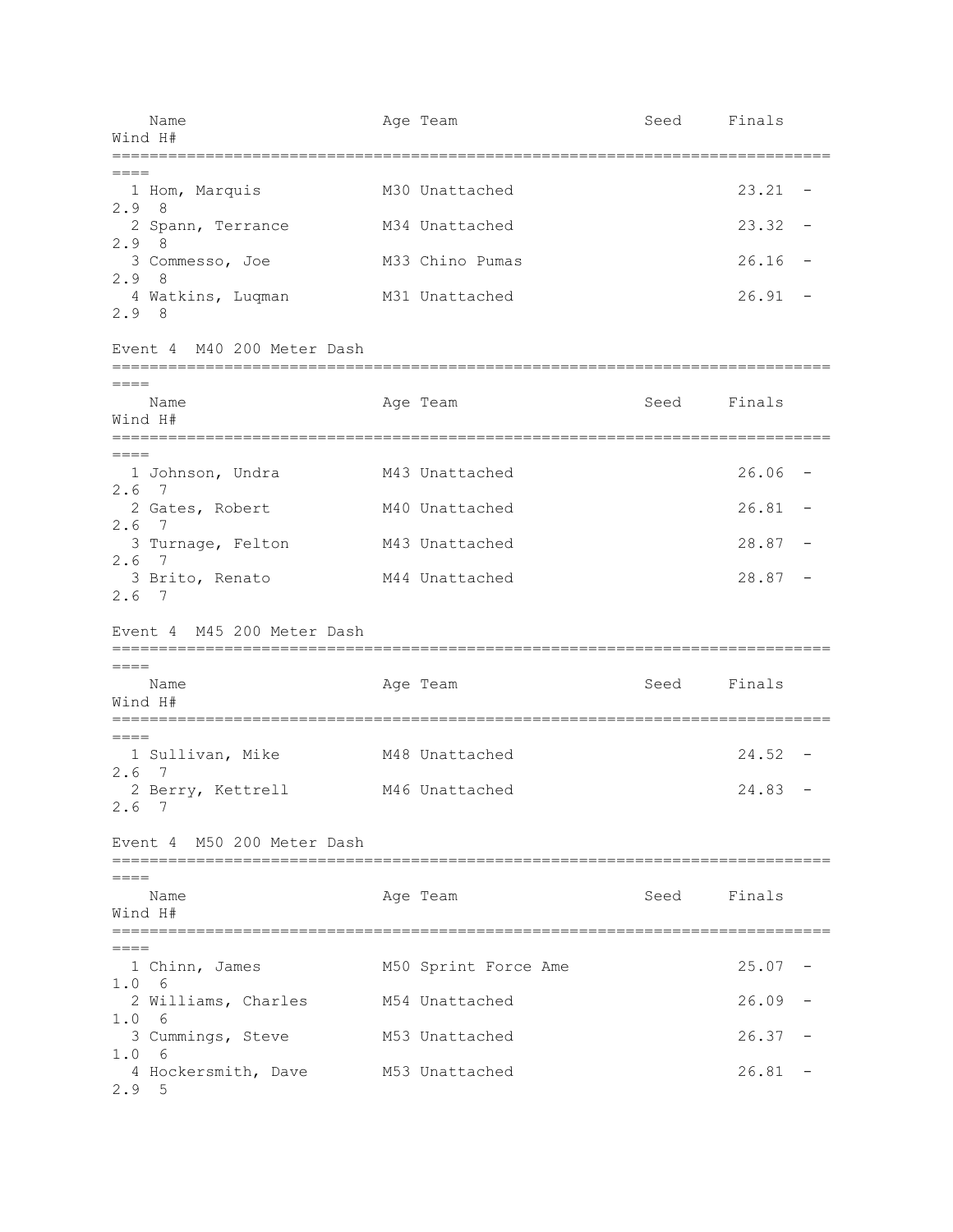5 Llavanes, Rudy M52 VS Athletics Tra 27.81 -1.0 6 6 Crowl, Chip M54 Unattached 28.15 -2.9 5 7 Davis, Mark M53 Unattached 30.09 - 2.9 5 8 VanZitter, Peter M54 SO Cal 31.91 -2.9 5 Event 4 M55 200 Meter Dash =============================================================================  $=$ Name **Age Team** Age Team Seed Finals Wind H# =============================================================================  $=$  1 Leake, Damien M56 SC Striders 26.31 - 2.9 5 2 Richardson, Robert M56 SC Striders 27.12 -2.9 5 3 Fitzaptrick, Bill M58 Unattached 29.37 - 2.9 5 4 LaCroix, Marcello M57 TJ Dukla 40.72 -2.9 5 Event 4 M60 200 Meter Dash =============================================================================  $=$ Name Age Team Seed Finals Wind H# ============================================================================= ==== 1 Pruitt, Matthews M63 Golden West 28.23 -3.5 3 2 Jacobson, Vance M60 Golden West 29.07 -0.8 4 3 Girling, Dan M64 SC Striders 35.12 -3.5 3 4 Melendez, Steve M60 SC Striders 1:11.52 -0.8 4 Event 4 M65 200 Meter Dash =============================================================================  $=$ Name **Age Team** Age Team Seed Finals Wind H# =============================================================================  $=$  1 Randolph, Henry M66 Unattached 29.92 - 3.5 3 2 Strouse, Frank M68 Golden West 30.71 -3.5 3 3 Brooks, Mel M69 Unattached 31.86 -3.5 3 4 Ryan, Steve M68 SC Striders 35.23 -3.5 3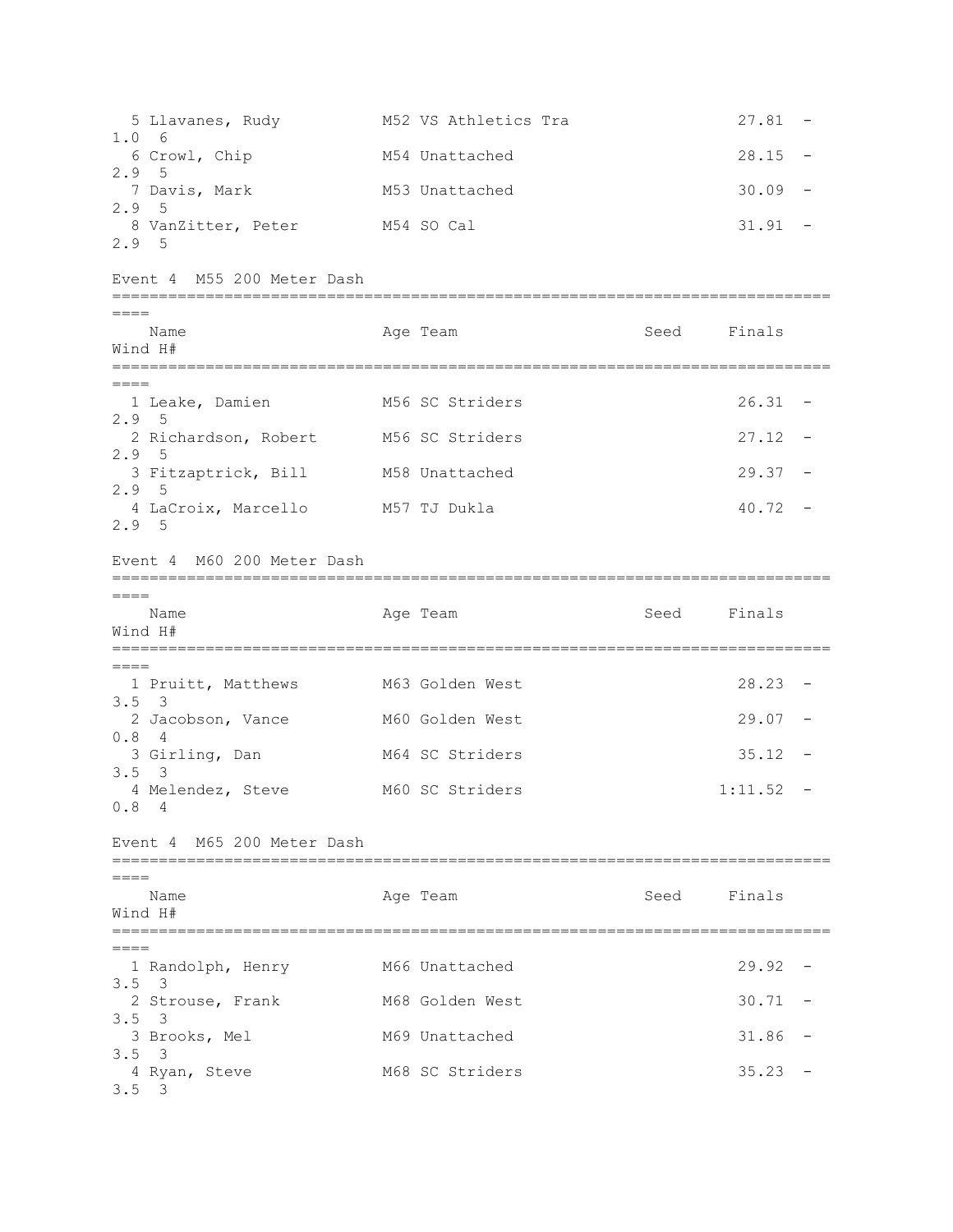5 Muranaka, Ron 35.62 - M65 SC Striders 35.62 -3.5 3 Event 4 M70 200 Meter Dash =============================================================================  $====$ Name **Age Team** Age Team Seed Finals Wind H# ============================================================================= ==== 1 Carrington, Jessie M73 Unattached 32.12 - 3.6 2 2 Thorpe, Karl M70 San Diego Imperi 32.24 - 3.6 2 Event 4 M75 200 Meter Dash ============================================================================= ==== Name **Age Team** Age Team Seed Finals Wind H# =============================================================================  $=$  1 Cheek, Don M79 Unattached 34.05 - 3.6 2 2 Flory, Sam M77 SC Striders 35.85 -3.6 2 3 Rivera, Ben 37.25 M75 Unattached 37.25 -3.6 2 4 Billings, Phillip M77 SO Cal 42.62 -3.6 2 5 Kishi, Franjk M77 SC Striders 43.52 - 3.6 2 Event 4 M80 200 Meter Dash ============================================================================= = Name **Age Team** Age Team Seed Finals Wind ============================================================================= = 1 Bambrook, Paul 1980 SC Striders 10.62 -2.8 2 Selby, Jim M80 SC Striders 43.83 -2.8 Event 5 W29&U 400 Meter Dash ========================================================================= Name **Age Team** Age Team Seed Finals ========================================================================= 1 Panteau, April W24 VS Athletics Tra 57.44 Event 5 W30 400 Meter Dash ========================================================================= Name **Age Team** Age Team Seed Finals ========================================================================= 1 Goldberg, Natania W30 VS Athletics Tra 1:11.40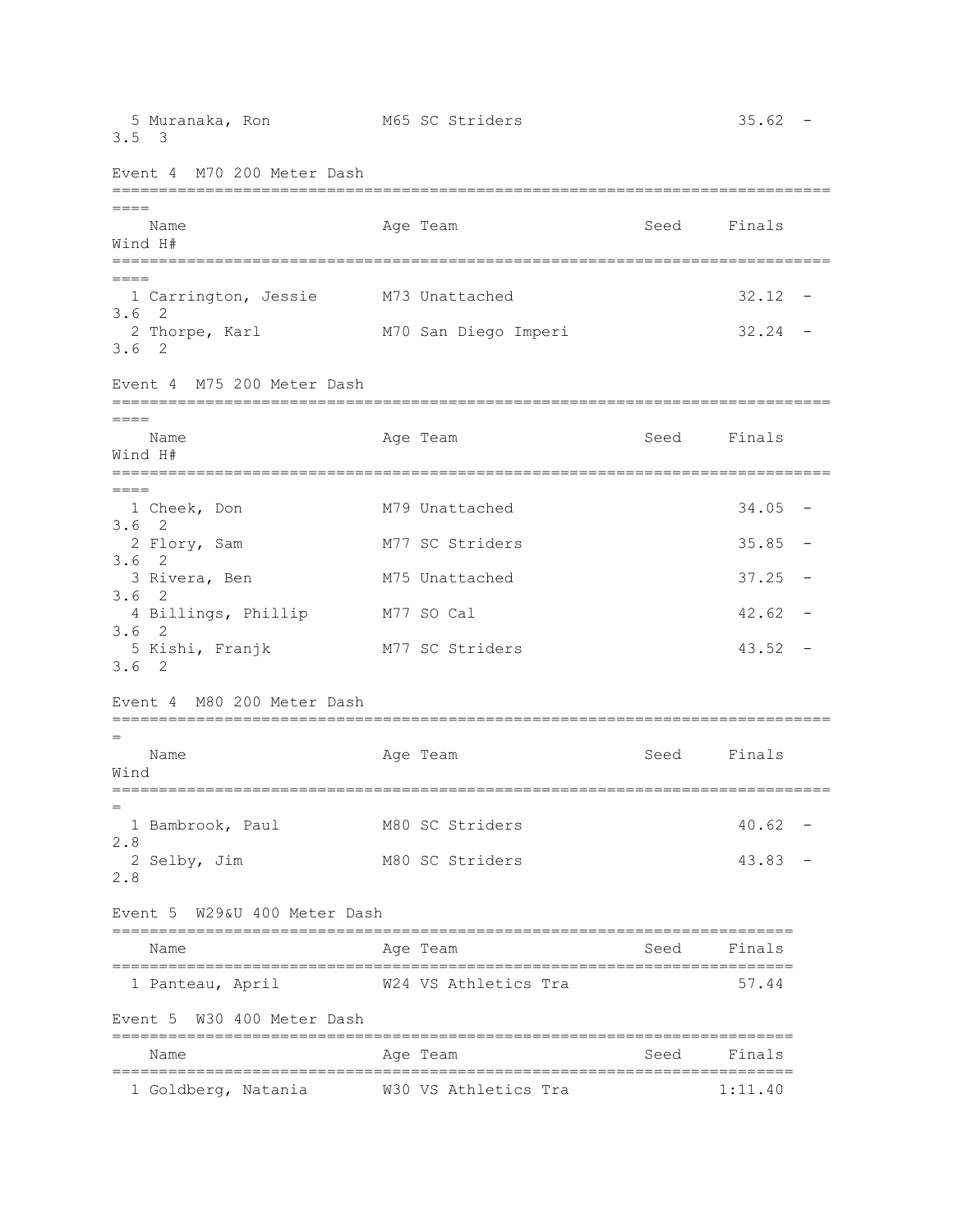| Event 5 W45 400 Meter Dash                                     |             |                                                                 |                  |                                      |                  |
|----------------------------------------------------------------|-------------|-----------------------------------------------------------------|------------------|--------------------------------------|------------------|
| Name                                                           |             | Age Team                                                        | Seed             | Finals                               |                  |
| 1 Black, Jai                                                   |             | W46 Unattached                                                  |                  | 58.71                                |                  |
| W50 400 Meter Dash<br>Event 5                                  |             |                                                                 |                  |                                      |                  |
| Name                                                           |             | Age Team                                                        | Seed             | Finals                               |                  |
| 1 Chaplin-Swam, Lesley W51 Atlanta Track Cl<br>2 Selby, Debbie |             | W52 SC Striders                                                 |                  | 1:13.08<br>1:35.25                   |                  |
| W55 400 Meter Dash<br>Event 5                                  |             |                                                                 |                  |                                      |                  |
| Name                                                           |             | Age Team                                                        | Seed             | Finals                               |                  |
| 1 Hanscom, Rita                                                |             | W55 Unattached                                                  |                  | 1:06.51                              |                  |
| M29&U 400 Meter Dash<br>Event 6                                |             |                                                                 |                  |                                      |                  |
| Name                                                           |             | Age Team                                                        | Seed             | Finals                               | H#               |
| 1 Auerbach, Ben<br>2 Watson, Stallone<br>3 Jones, Stirley      |             | M25 VS Athletics Tra<br>M20 VS Athletics Tra<br>M23 SC Striders |                  | 49.89<br>50.89 3<br>52.22            | 3<br>3           |
| M30 400 Meter Dash<br>Event 6                                  |             |                                                                 |                  |                                      |                  |
| Name<br>=====================================                  |             | Age Team                                                        | Seed             | Finals                               | H#               |
| 1 Spann, Terrance<br>2 Chambers, Keith                         |             | M34 Unattached<br>M30 Unattached                                | ================ | 49.40<br>51.92                       | ======<br>3<br>3 |
| M35 400 Meter Dash<br>Event 6                                  |             |                                                                 |                  |                                      |                  |
| Name                                                           |             | Age Team                                                        | Seed             | Finals                               | H#               |
| 1 Diedrick, Joseph                                             |             | M39 Elite Health Tra                                            |                  | 59.12                                | 3                |
| Event 6 M40 400 Meter Dash                                     |             |                                                                 |                  |                                      |                  |
| Name                                                           |             | Age Team                                                        | Seed             | Finals                               | H#               |
| 1 Gates, Robert<br>2 Middlebrooks, Levy M43 Unattached         |             | M40 Unattached                                                  |                  | $55.78$ 3<br>1:11.98 3               |                  |
| Event 6 M45 400 Meter Dash                                     |             |                                                                 |                  |                                      |                  |
| Name                                                           | =========== | Age Team<br>================                                    | Seed             | Finals<br>========================== | H#               |
| 1 Rossow, Willy<br>2 Lucas, David                              |             | M46 Unattached<br>M49 SO Cal                                    |                  | 57.04<br>1:01.80 2                   | 2                |
| Event 6 M50 400 Meter Dash                                     |             |                                                                 |                  |                                      |                  |
| Name                                                           |             | Age Team                                                        | Seed             | Finals                               | H#               |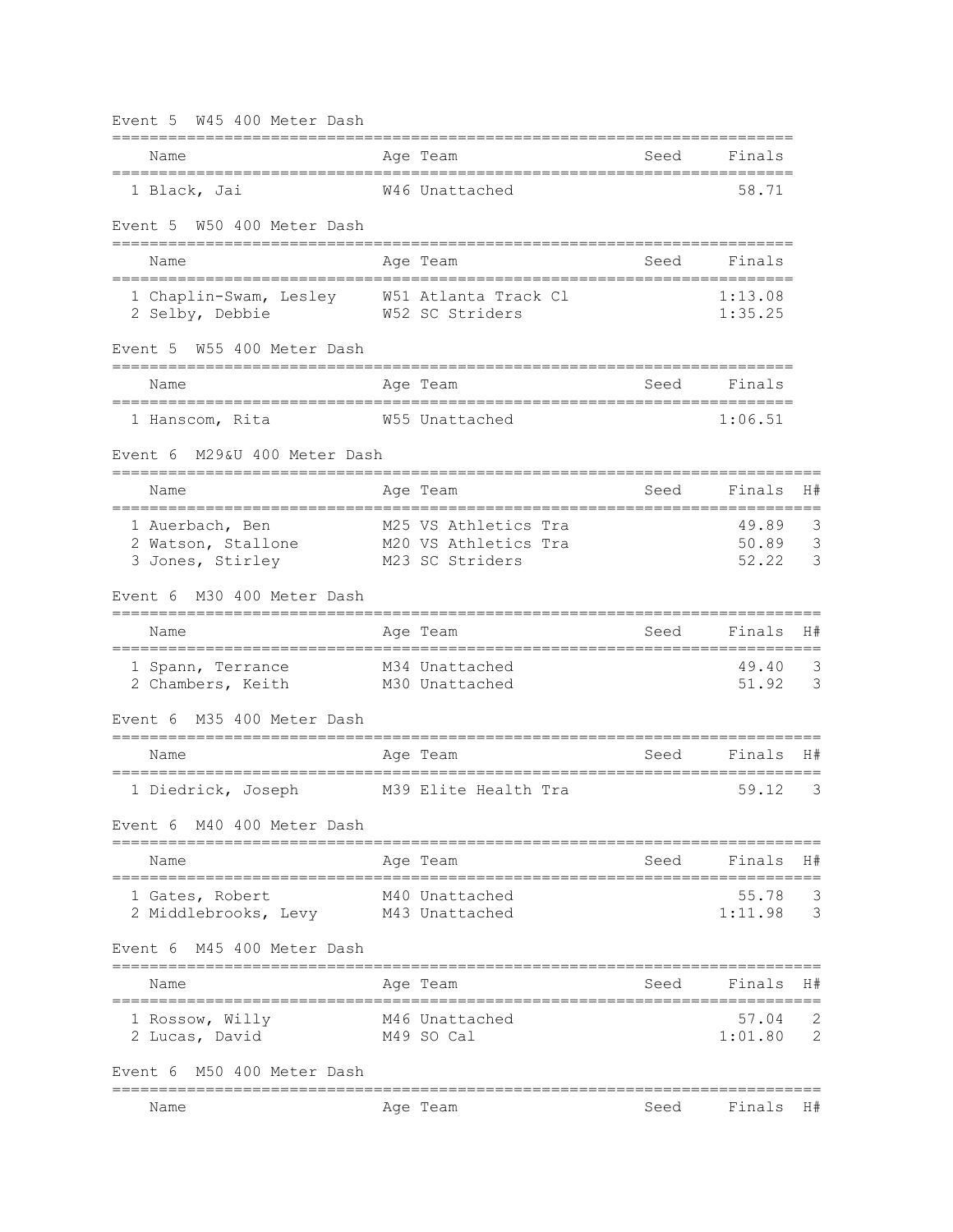| 1 Chinn, James                                               | M50 Sprint Force Ame |      | 54.06              | 2              |
|--------------------------------------------------------------|----------------------|------|--------------------|----------------|
| 2 Cummings, Steve                                            | M53 Unattached       |      | 58.29              | $\overline{c}$ |
| 3 Llavanes, Rudy                                             | M52 VS Athletics Tra |      | 1:02.04            | $\mathbf{2}$   |
| 4 Hecker, Andrew                                             | M54 Unattached       |      | 1:09.62            | 2              |
| M55 400 Meter Dash<br>Event 6                                |                      |      |                    |                |
| Name                                                         | Age Team             | Seed | Finals             | H#             |
| 1 LaCroix, Marcello                                          | M57 TJ Dukla         |      | 1:25.65            | 2              |
| Event 6 M60 400 Meter Dash                                   |                      |      |                    |                |
| Name                                                         | Age Team             | Seed | Finals             |                |
| 1 Pruitt, Matthews M63 Golden West                           |                      |      | 1:05.45            |                |
| Event 6 M65 400 Meter Dash                                   |                      |      |                    |                |
| Name                                                         | Age Team             | Seed | Finals             |                |
| 1 Strouse, Frank                                             | M68 Golden West      |      | 1:06.65            |                |
| 2 Brooks, Mel                                                | M69 Unattached       |      | 1:08.80            |                |
| M80 400 Meter Dash<br>Event 6                                |                      |      |                    |                |
| Name                                                         | Age Team             | Seed | Finals             |                |
| 1 Selby, Jim                                                 | M80 SC Striders      |      | 1:48.08            |                |
| Event 7 W29&U 800 Meter Dash                                 |                      |      |                    |                |
| Name                                                         | Age Team             | Seed | Finals             |                |
| 1 Goildersleeve, Kimberly W28 Unattached<br>2 Seldon, Glemis | W23 VS Athletics Tra |      | 2:09.99<br>2:30.35 |                |
| Event 7 W35 800 Meter Dash                                   |                      |      |                    |                |
| Name                                                         | Age Team             | Seed | Finals             |                |
| 1 McDonald, Christol                                         | W36 Unattached       |      | 2:12.85            |                |
| Event 7 W45 800 Meter Dash                                   |                      |      |                    |                |
| Name                                                         | Age Team             | Seed | Finals             |                |
| 1 Ford, Vickie                                               | W48 Elite Health Tra |      | 3:06.89            |                |
| 2 Bradford, Phyllis                                          | W47 Elite Health Tra |      | 3:16.86            |                |
| W50 800 Meter Dash<br>Event 7<br>========================    |                      |      |                    |                |
| Name                                                         | Age Team             | Seed | Finals             |                |
| 1 Lee, Debbie                                                | W52 SO Cal           |      | 2:41.14            |                |
| 2 Chaplin-Swam, Lesley                                       | W51 Atlanta Track Cl |      | 2:52.48            |                |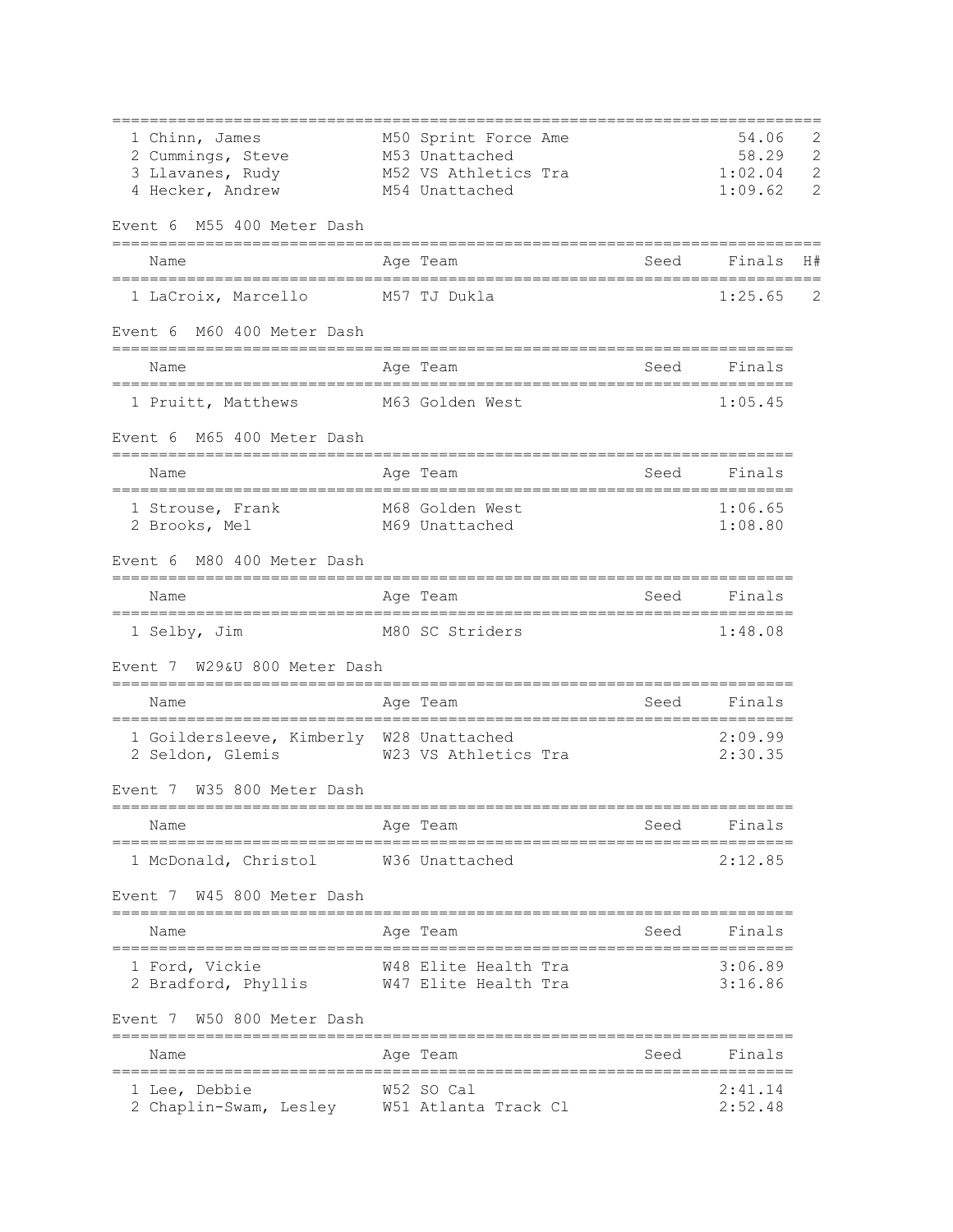| W70 800 Meter Dash<br>Event 7                                                                   |                                                                                                   |                       |                                                     |                                               |
|-------------------------------------------------------------------------------------------------|---------------------------------------------------------------------------------------------------|-----------------------|-----------------------------------------------------|-----------------------------------------------|
| ============================<br>Name                                                            | Age Team                                                                                          | Seed                  | Finals                                              |                                               |
| 1 Daprano, Jeanne                                                                               | W72 Atlanta Track Cl                                                                              |                       | 3:18.60                                             |                                               |
| M29&U 800 Meter Dash<br>Event 8                                                                 |                                                                                                   |                       |                                                     |                                               |
| Name                                                                                            | Age Team                                                                                          | Seed                  | Finals                                              | H#                                            |
| 1 Lopez, Jivanna<br>-- Collins, John                                                            | M23 VS Athletics Tra<br>M25 VS Athletics Tra                                                      |                       | 2:04.09<br>NΤ                                       | 2<br>2                                        |
| M30 800 Meter Dash<br>Event 8                                                                   |                                                                                                   |                       |                                                     |                                               |
| Name                                                                                            | Age Team                                                                                          | Seed                  | Finals                                              | H#                                            |
| 1 Romero, Angel                                                                                 | M32 Unattached                                                                                    |                       | 2:03.31                                             | 2                                             |
| M35 800 Meter Dash<br>Event 8                                                                   |                                                                                                   |                       |                                                     |                                               |
| Name                                                                                            | Age Team                                                                                          | Seed                  | Finals                                              | H#                                            |
| 1 Colletti, Jon<br>2 Givens, Barry                                                              | M36 SO Cal<br>M35 SO Cal                                                                          |                       | 2:04.99<br>2:14.68                                  | 2<br>2                                        |
| M45 800 Meter Dash<br>Event 8<br>=======                                                        |                                                                                                   |                       |                                                     |                                               |
| Name                                                                                            | Aqe Team                                                                                          | Seed                  | Finals                                              | H#                                            |
| 1 McDuffrie, Allen<br>2 Rossow, Willy<br>3 Dietz, Mike<br>4 Nesbit, Robert<br>5 Gallego, Oliver | M47 Unattached<br>M46 Unattached<br>M45 Unattached<br>M45 Club North West<br>M47 Elite Health Tra |                       | 2:01.64<br>2:11.20<br>2:16.72<br>2:22.65<br>2:25.57 | 2<br>2<br>1<br>$\mathbf{2}$<br>$\overline{2}$ |
| M50 800 Meter Dash<br>Event 8                                                                   |                                                                                                   |                       |                                                     |                                               |
| Name                                                                                            | Age Team                                                                                          | Seed                  | Finals                                              |                                               |
| =================<br>1 Cleary, Mark<br>2 Triplett, Jim                                          | M50 SO Cal<br>M51 Santa Barbara At                                                                | ===================== | 2:21.98<br>2:23.73                                  |                                               |
| M55 800 Meter Dash<br>Event 8                                                                   |                                                                                                   |                       |                                                     |                                               |
| Name                                                                                            | Age Team                                                                                          | Seed                  | Finals                                              |                                               |
| 1 Forrester, Perry<br>2 Shapiro, Gary                                                           | M56 Team Running Hig<br>M57 Unattached                                                            |                       | 2:24.10<br>2:27.28                                  |                                               |
| M80 800 Meter Dash<br>Event 8                                                                   |                                                                                                   |                       |                                                     |                                               |
| Name                                                                                            | Age Team                                                                                          | Seed                  | Finals                                              |                                               |
| ================================<br>1 Holmes, Bob<br>2 Selby, Jim                               | ---------------------------------<br>M80 San Diego Imperi<br>M80 SC Striders                      |                       | 4:03.86<br>4:20.67                                  |                                               |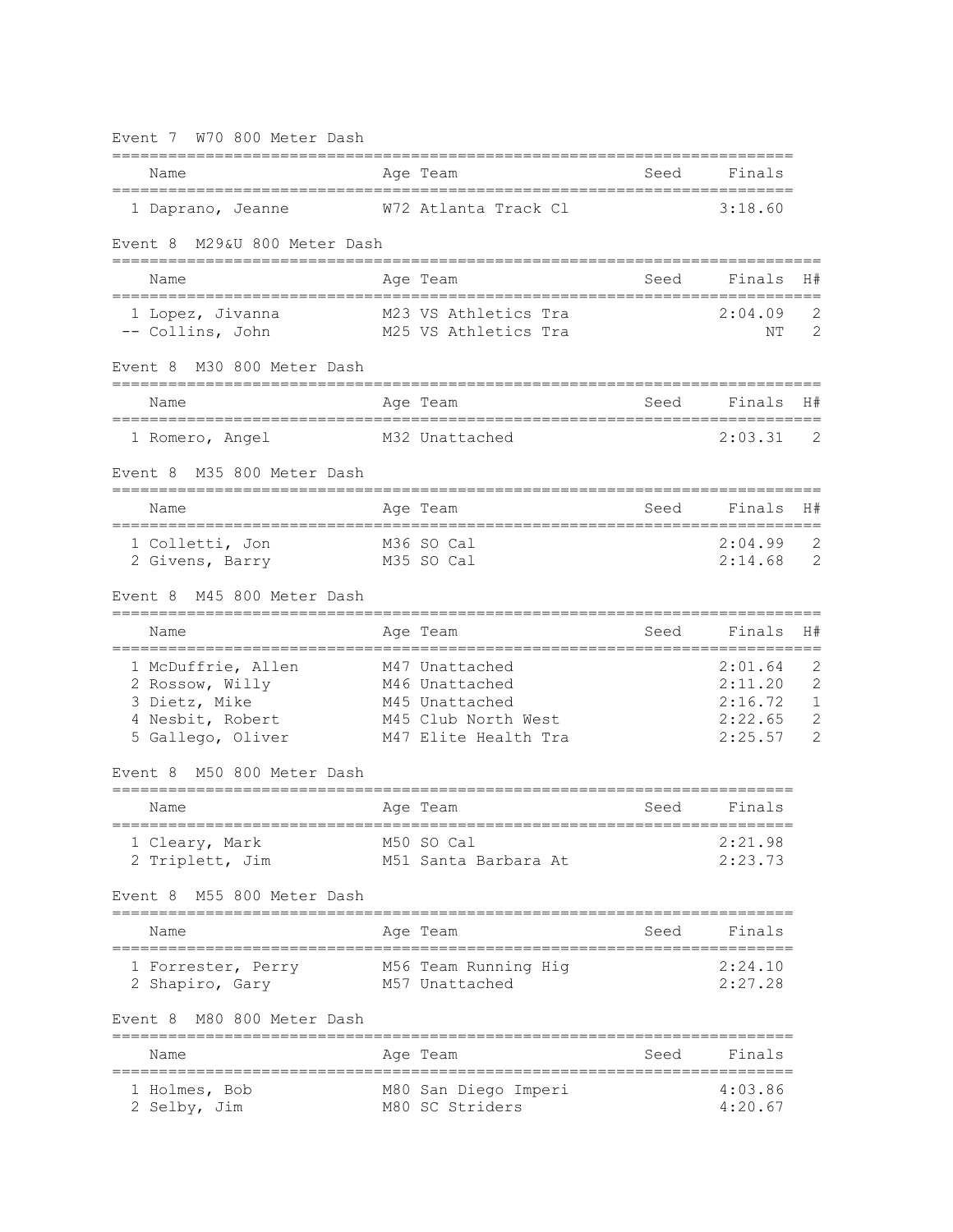| W29&U 1500 Meter Dash<br>Event 9                                                                                        |                                                                                                            |      |                                                                |
|-------------------------------------------------------------------------------------------------------------------------|------------------------------------------------------------------------------------------------------------|------|----------------------------------------------------------------|
| -------------------------------<br>Name                                                                                 | ________________________<br>Age Team                                                                       | Seed | Finals                                                         |
| 1 Burger, Shanna                                                                                                        | W24 VS Athletics Tra                                                                                       |      | 4:58.29                                                        |
| Event 9 W40 1500 Meter Dash                                                                                             |                                                                                                            |      |                                                                |
| Name                                                                                                                    | Age Team                                                                                                   | Seed | Finals                                                         |
| 1 Thornton, Sined                                                                                                       | W44 Unattached                                                                                             |      | 5:18.97                                                        |
| Event 9 W45 1500 Meter Dash                                                                                             |                                                                                                            |      |                                                                |
| Name                                                                                                                    | Age Team                                                                                                   | Seed | Finals                                                         |
| 1 Gae, Triplett<br>2 Ford, Vickie<br>3 Bradford, Phyllis W47 Elite Health Tra                                           | W46 Santa Barbara At<br>W48 Elite Health Tra                                                               |      | 5:39.09<br>6:12.39<br>6:41.64                                  |
| W50 1500 Meter Dash<br>Event 9                                                                                          |                                                                                                            |      |                                                                |
| Name                                                                                                                    | Age Team                                                                                                   | Seed | Finals                                                         |
| 1 Lee, Debbie<br>2 Liu, Yayoi                                                                                           | W52 SO Cal<br>W52 Cal Coast Track                                                                          |      | 5:20.23<br>5:42.63                                             |
| M35 1500 Meter Dash<br>Event 10                                                                                         |                                                                                                            |      |                                                                |
| Name                                                                                                                    | Age Team                                                                                                   | Seed | Finals                                                         |
| 1 Givens, Barry<br>2 Ramirez, Juan                                                                                      | M35 SO Cal<br>M38 Unattached                                                                               |      | 4:27.37<br>4:28.98                                             |
| M45 1500 Meter Dash<br>Event 10                                                                                         |                                                                                                            |      |                                                                |
| Name                                                                                                                    | Age Team                                                                                                   | Seed | Finals                                                         |
| 1 Gallego, Oliver                                                                                                       | M47 Elite Health Tra                                                                                       |      | 4:43.86                                                        |
| M50 1500 Meter Dash<br>Event 10                                                                                         |                                                                                                            |      |                                                                |
| Name                                                                                                                    | Aqe Team                                                                                                   | Seed | Finals                                                         |
| 1 Howell, Terry<br>2 Duncanson, Rob<br>3 Cleary, Mark<br>4 Triplett, Jim<br>5 DeCollibus, Angelo<br>6 Hemmings, William | M53 Unattached<br>M53 Unattached<br>M50 SO Cal<br>M51 Santa Barbara At<br>M52 Unattached<br>M52 Unattached |      | 4:30.90<br>4:39.46<br>4:47.50<br>4:47.91<br>5:08.28<br>5:19.85 |
| M55 1500 Meter Dash<br>Event 10                                                                                         |                                                                                                            |      |                                                                |
| Name                                                                                                                    | Age Team                                                                                                   | Seed | Finals                                                         |
| 1 Forrester, Perry                                                                                                      | M56 Team Running Hig                                                                                       |      | 4:48.56                                                        |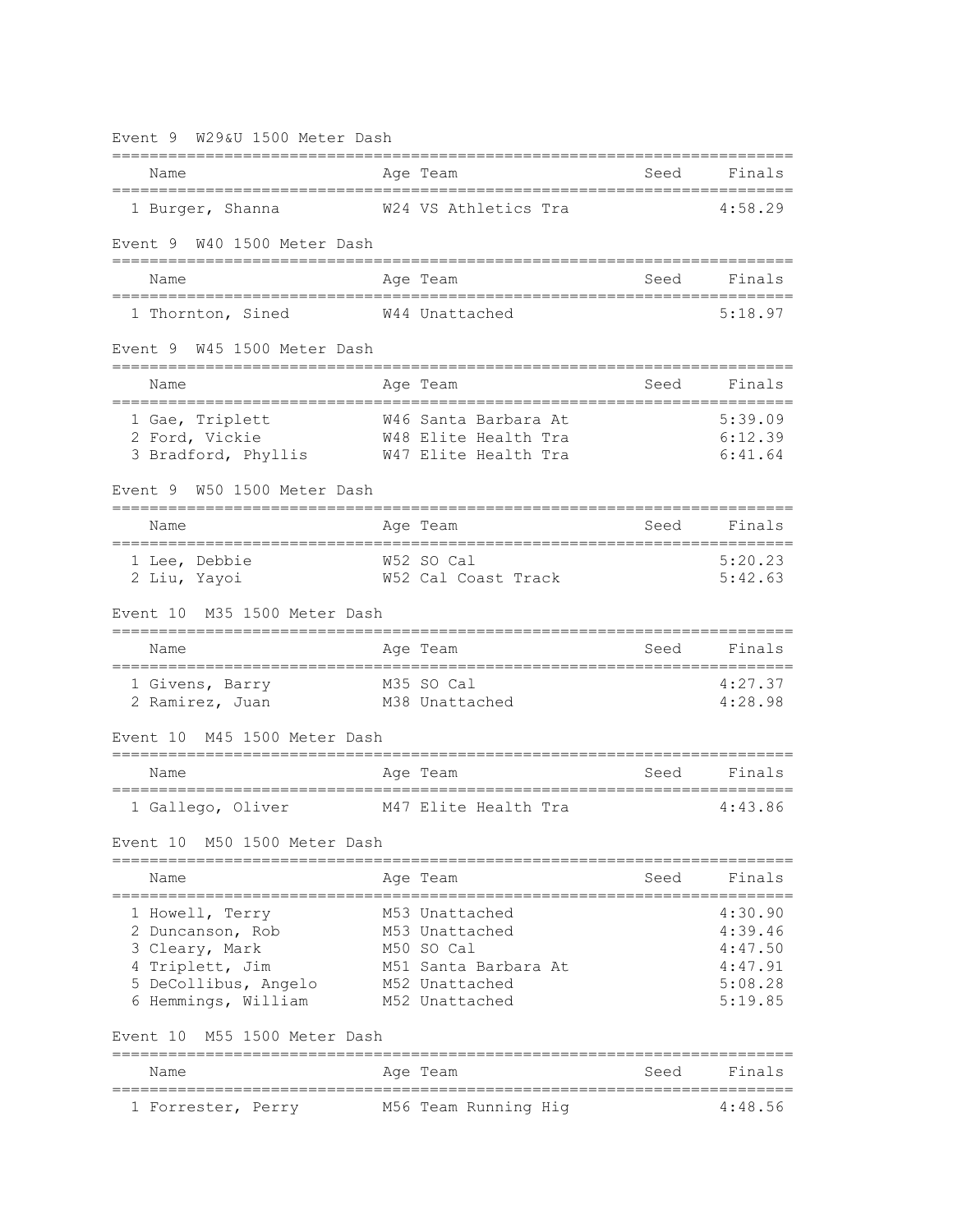| 2 Pearson, Paul<br>3 Velazauez, Hugo                                            |             | M58 Unattached<br>M58 Unattached             |                              | 4:56.83<br>5:12.23        |
|---------------------------------------------------------------------------------|-------------|----------------------------------------------|------------------------------|---------------------------|
| M60 1500 Meter Dash<br>Event 10                                                 |             |                                              |                              |                           |
| Name                                                                            |             | Age Team                                     | Seed                         | Finals                    |
| -- Lindsley, Fred                                                               |             | M64 Unattached                               |                              | ΝT                        |
| M80 1500 Meter Dash<br>Event 10                                                 |             |                                              |                              |                           |
| Name                                                                            |             | Age Team                                     | Seed                         | Finals                    |
| 1 Holmes, Bob<br>2 Koch, Bob                                                    |             | M80 San Diego Imperi<br>M82 Unattached       |                              | 8:23.33<br>8:27.40        |
| W29&U 3000 Meter Dash<br>Event 11                                               |             |                                              |                              |                           |
| Name                                                                            |             | Age Team                                     | Seed                         | Finals                    |
| 1 Burger, Shanna<br>2 Conley, Laura                                             |             | W24 VS Athletics Tra<br>W27 VS Athletics Tra |                              | 10:33.32<br>10:43.56      |
| Event 12 M29&U 3000 Meter Dash                                                  |             |                                              |                              |                           |
| Name<br>.=====================                                                  | :========== | Age Team                                     | Seed                         | Finals<br>=============== |
| 1 Sorenson, David<br>2 Ojeda, David                                             |             | M21 VS Athletics Tra<br>M29 VS Athletics Tra |                              | 8:59.93<br>9:37.33        |
| M35 3000 Meter Dash<br>Event 12                                                 |             |                                              |                              |                           |
| Name                                                                            |             | Age Team                                     | Seed<br>==================== | Finals                    |
| 1 Ramirez, Juan                                                                 |             | M38 Unattached                               |                              | 9:43.82                   |
| M40 3000 Meter Dash<br>Event 12                                                 |             |                                              |                              |                           |
| Name                                                                            |             | Age Team                                     | Seed                         | Finals                    |
| 1 Cushing-Murray, Christia M41 Fluffy Bunny Tra<br>Event 12 M45 3000 Meter Dash |             |                                              |                              | 8:47.62                   |
| ====================================<br>Name                                    |             | Age Team                                     | Seed                         | Finals                    |
| 1 Magill, Peter<br>2 Gallego, Oliver                                            |             | M47 Fluffy Bunny Tra<br>M47 Elite Health Tra |                              | 8:47.93<br>10:07.86       |
| Event 12 M50 3000 Meter Dash<br>------------------------                        |             |                                              |                              |                           |
| Name                                                                            | =========== | Age Team                                     | Seed                         | Finals                    |
| 1 Gutierrez, Leonel<br>-- DeCollibus, Angelo                                    |             | M53 Unattached<br>M52 Unattached             |                              | 11:40.24<br>DNF           |

Event 12 M55 3000 Meter Dash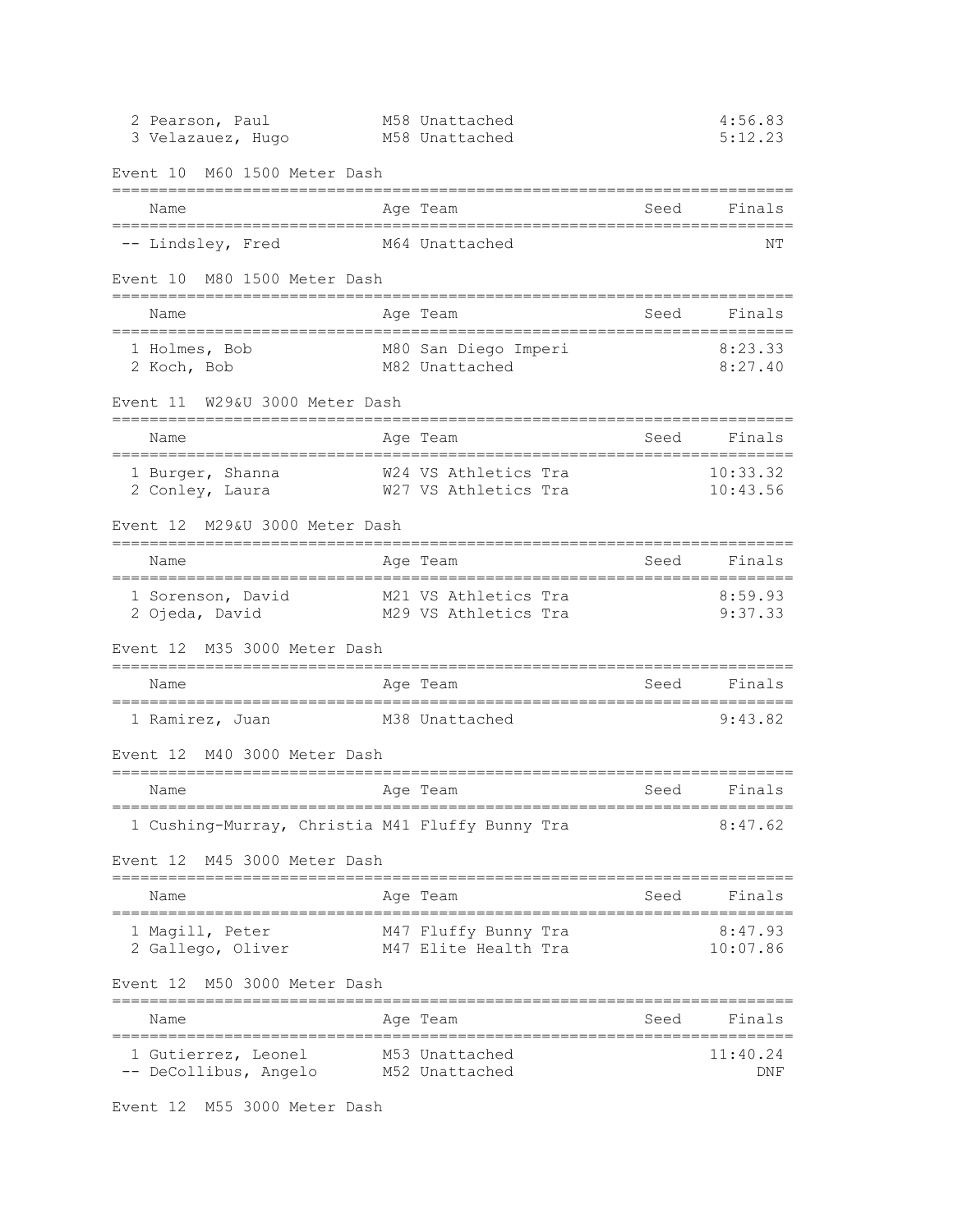| Name<br>==============================                                        | Age Team<br>-------------------------------                        | Seed                                                                                                           | Finals                           |
|-------------------------------------------------------------------------------|--------------------------------------------------------------------|----------------------------------------------------------------------------------------------------------------|----------------------------------|
| 1 Forrester, Perry M56 Team Running Hig<br>-- Lassegard, Steve M56 Unattached |                                                                    |                                                                                                                | 10:16.99<br>DNF                  |
| Event 12 M80 3000 Meter Dash                                                  |                                                                    |                                                                                                                |                                  |
| Name                                                                          | Age Team                                                           | seed Seed                                                                                                      | Finals                           |
| 1 Koch, Bob                                                                   | M82 Unattached                                                     |                                                                                                                | 14:59.89                         |
| Event 13 W35 High Jump                                                        |                                                                    |                                                                                                                |                                  |
| Name                                                                          | Age Team                                                           | Seed                                                                                                           | Finals                           |
| 1 Albright, Lori                                                              | W36 Unattached                                                     |                                                                                                                | 1.64m                            |
| Event 13 W40 High Jump                                                        |                                                                    |                                                                                                                |                                  |
| :==============================<br>$=====$<br>Name                            | Age Team                                                           | Seed                                                                                                           | Finals                           |
| ======================<br>1 Martin, Leslie                                    | ==================<br>W40 Highlander Maste                         |                                                                                                                | 1.35m                            |
| Event 13 W50 High Jump                                                        |                                                                    |                                                                                                                |                                  |
| Name                                                                          | Age Team                                                           | seed Seed and Seed and Seed and Seed and Seed and Seed and Second Second Second Second Second Second Second Se | Finals                           |
| 1 Vaugh, Karen<br>-- Bracy, Tracey                                            | W51 Unattached<br>W52 SO Cal                                       |                                                                                                                | 1.05m<br>ΝH                      |
| Event 13 W60 High Jump                                                        |                                                                    |                                                                                                                |                                  |
| Name                                                                          | Age Team                                                           | Seed                                                                                                           | Finals                           |
| 1 Glass, Latanya<br>-- Steekelenburg, Annelies W60 SC Striders                | =================================<br>W62 SC Striders               |                                                                                                                | 1.05m<br>ΝH                      |
| Event 14 M45 High Jump                                                        |                                                                    |                                                                                                                |                                  |
| Name<br>._____________________________                                        | Age Team                                                           | Seed                                                                                                           | Finals                           |
| 1 Berezovskiy, Victor<br>-- Miller, Mark                                      | M49 Unattached<br>M49 Unattached                                   |                                                                                                                | 1.70m<br>NH                      |
| Event 14 M50 High Jump<br>=========                                           |                                                                    |                                                                                                                |                                  |
| Name                                                                          | Age Team                                                           | Seed                                                                                                           | Finals                           |
| 1 Hlavin, Peter<br>2 Weeks, Don<br>3 Meisler, Jason<br>3 Niroumand, Mahmoud   | M51 SO Cal<br>M54 Future Track<br>M54 Trojan Masters<br>M52 SO Cal |                                                                                                                | 1.80m<br>1.65m<br>1.60m<br>1.60m |
| Event 14 M55 High Jump                                                        |                                                                    |                                                                                                                |                                  |
| Name                                                                          | Age Team                                                           | Seed                                                                                                           | Finals                           |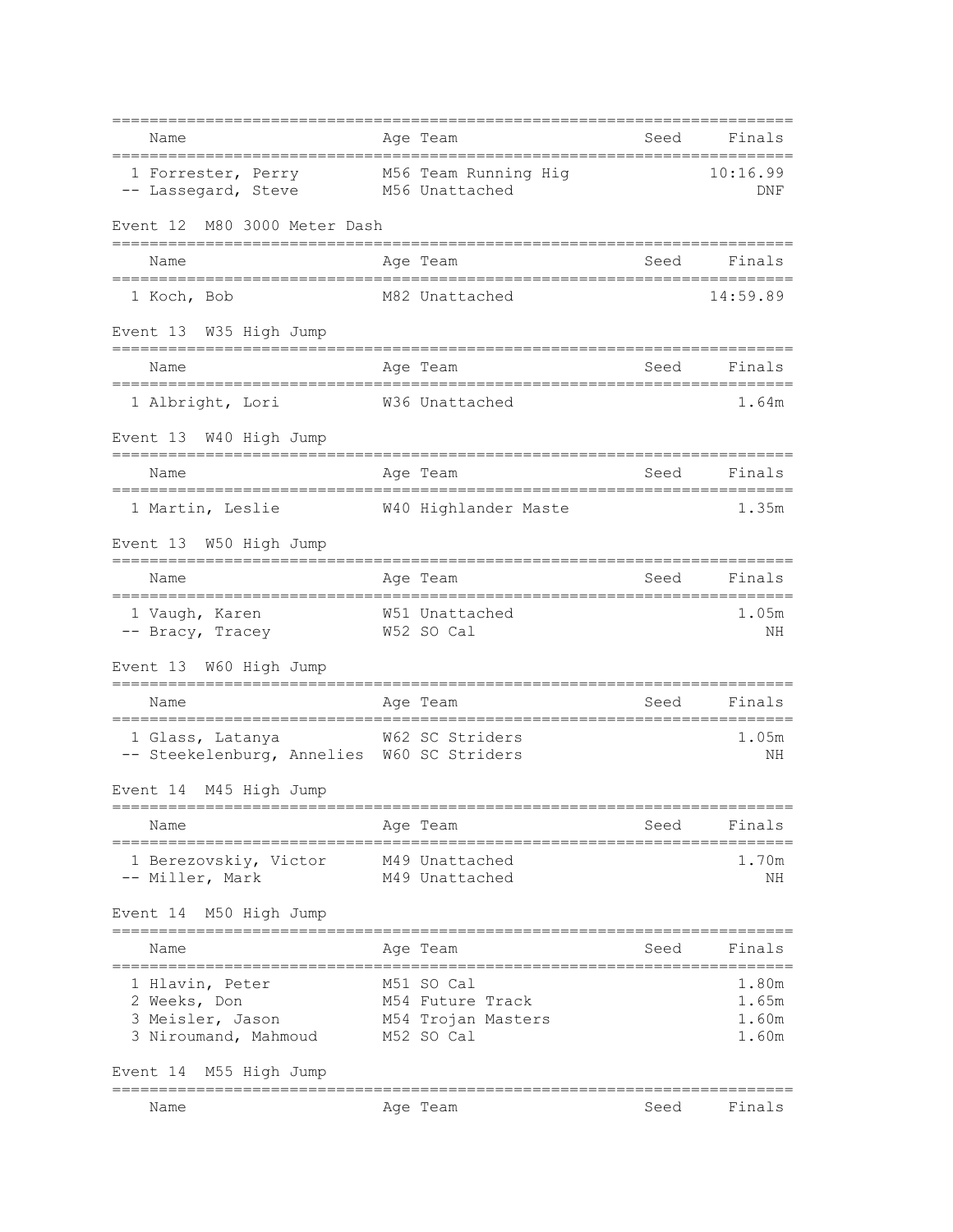| 1 Pittman, Patrick                                        | M56 Trojan Masters                                 |      | 1.30m                |
|-----------------------------------------------------------|----------------------------------------------------|------|----------------------|
| Event 14 M60 High Jump                                    |                                                    |      |                      |
| Name                                                      | Age Team                                           | Seed | Finals               |
| 1 Rader, Charlie<br>2 Dyson, Stanley                      | M61 Unattached<br>M60 Unattached                   |      | 1.55m<br>1.20m       |
| Event 14 M65 High Jump                                    |                                                    |      |                      |
| Name<br>========================                          | Aqe Team<br>==============                         | Seed | Finals               |
| 1 Dvorak, Donald<br>1 Damschen, Ron<br>-- Morris, Michael | M67 Unattached<br>M66 Unattached<br>M65 Unattached |      | 1.35m<br>1.35m<br>NΗ |
| Event 14 M70 High Jump                                    |                                                    |      |                      |
| Name                                                      | Age Team                                           | Seed | Finals               |
| 1 Perry, Dave<br>2 Greenwald, Chuck<br>-- Bergen, Bert    | M70 Unattached<br>M71 Unattached<br>M71 Unattached |      | 1.35m<br>1.05m<br>ΝH |
| Event 14 M75 High Jump                                    |                                                    |      |                      |
| Name                                                      | Age Team                                           | Seed | Finals               |
| 1 Leis, Don                                               | M77 SC Striders                                    |      | 1.05m                |
| Event 15<br>W65 Pole Vault                                |                                                    |      |                      |
| Name                                                      | Age Team                                           | Seed | Finals               |
| 1 Oconner, Nadine                                         | W67 Unattached                                     |      | 3.13m                |
| Event 16<br>M45 Pole Vault                                |                                                    |      |                      |
| Name                                                      | Age Team                                           | Seed | Finals               |
| 1 McIntyre, Tim<br>2 Berezovskiy, Victor                  | M48 Unattached<br>M49 Unattached                   |      | 4.10m<br>3.65m       |
| Event 16 M50 Pole Vault                                   |                                                    |      |                      |
| Name                                                      | Age Team                                           | Seed | Finals               |
| 1 Brown, Charles<br>-- Beck, Wendell                      | M53 Unattached<br>M50 Unattached                   |      | 4.40m<br>ΝH          |
| Event 16 M55 Pole Vault<br>-------------------            |                                                    |      |                      |
| Name                                                      | Age Team                                           | Seed | Finals               |
| 1 Mead, Murray                                            | M55 No Limit Sports                                |      | 3.95m                |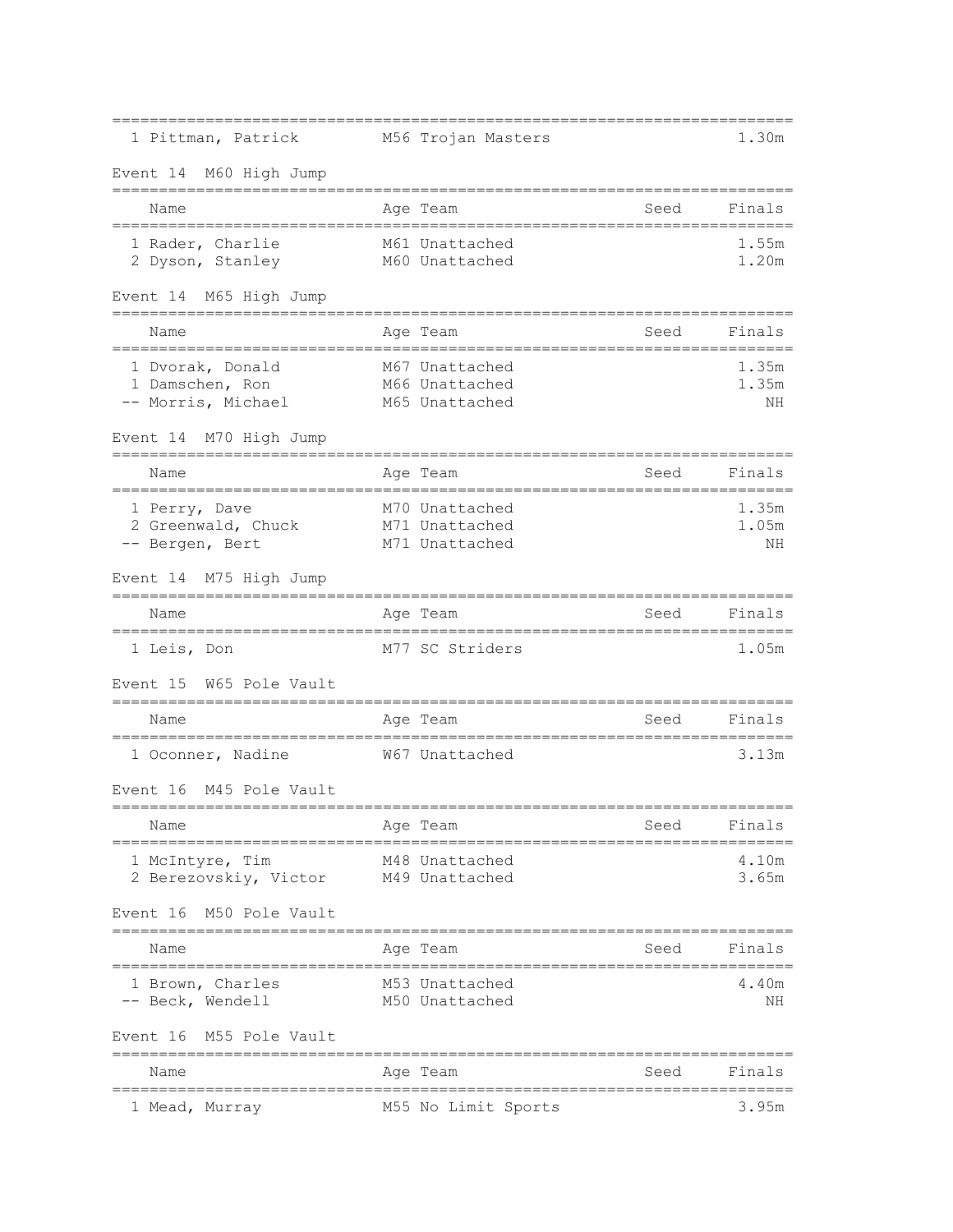Event 16 M65 Pole Vault

| LIUJ LUIT                                    |                      |                                                      |  |
|----------------------------------------------|----------------------|------------------------------------------------------|--|
| Name                                         | Age Team             | Finals<br>Seed                                       |  |
| -- Morris, Michael                           | M65 Unattached       | NН                                                   |  |
| Event 16 M70 Pole Vault                      |                      |                                                      |  |
| Name<br>____________________________________ | Age Team             | Finals<br>Seed<br>__________________________________ |  |
| 1 Woodring, Tom                              | M72 Club West Track  | 2.75m                                                |  |
| Event 16 M80 Pole Vault                      |                      |                                                      |  |
| Name                                         | Age Team             | Finals<br>Seed                                       |  |
| ----------------<br>-- Holmes, Bob           | M80 San Diego Imperi | ΝH                                                   |  |
| Event 17 W35 Long Jump                       |                      |                                                      |  |
| Name<br>Wind                                 | Age Team             | Seed Finals                                          |  |
| 1 Nesbit, Janelle<br>1.6                     | W37 Unattached       | 2.85m                                                |  |
| Event 17 W50 Long Jump                       |                      |                                                      |  |
| Name<br>Wind                                 | Age Team             | Finals<br>Seed                                       |  |
| 1 Bracy, Tracey 67 652 SO Cal<br>1.7         |                      | 2.91m                                                |  |
| Event 17 W55 Long Jump                       |                      |                                                      |  |
| $=$<br>Name<br>Wind                          | Age Team             | Seed<br>Finals                                       |  |
| 1 Cohn, Linda<br>1.4                         | W56 SC Striders      | =======<br>3.95m                                     |  |
| Event 17 W75 Long Jump                       |                      |                                                      |  |
| Name<br>Wind                                 | Age Team             | Finals<br>Seed                                       |  |
|                                              |                      |                                                      |  |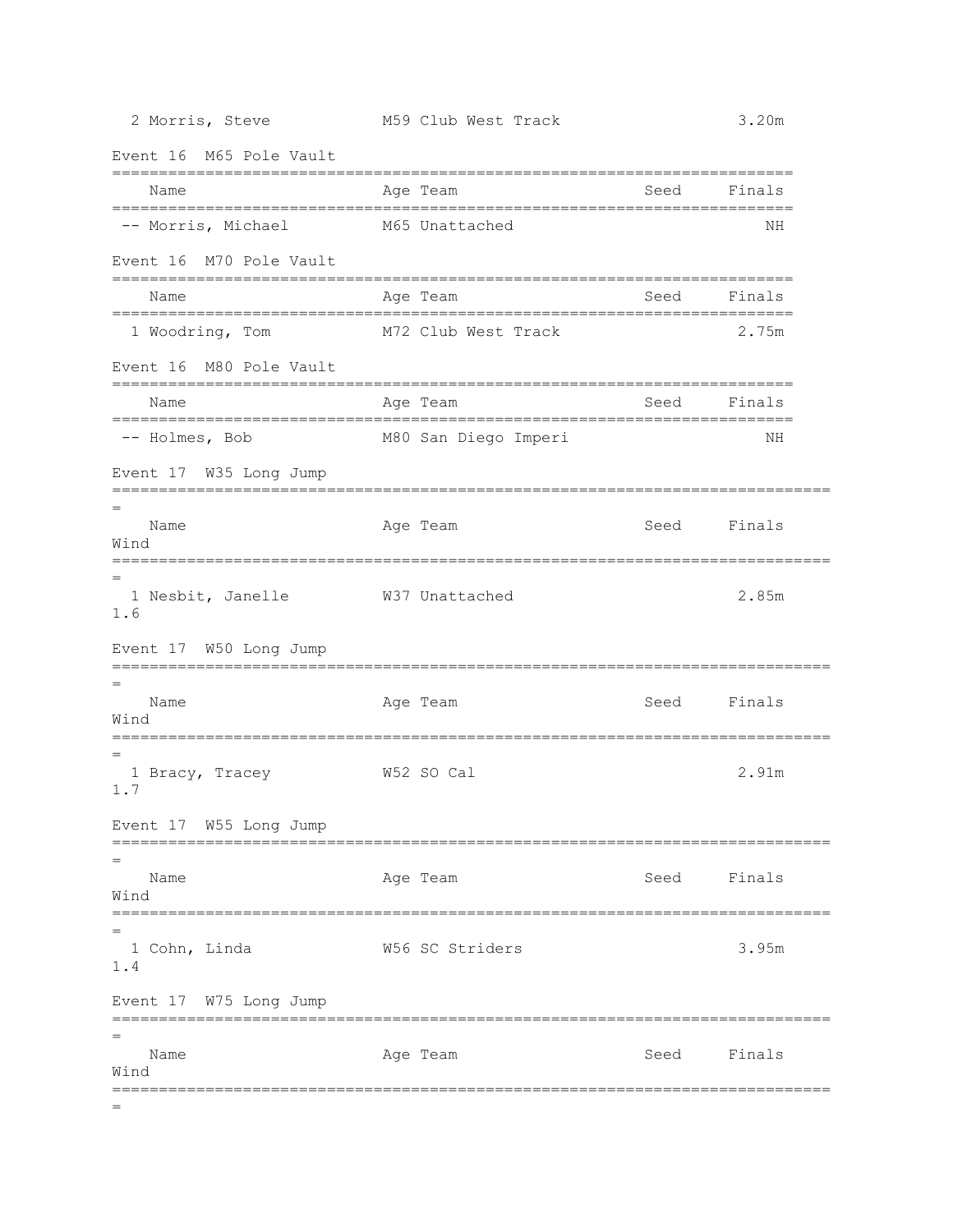1 Kuehne, Magdalena W78 SC Striders 2.74m 2.0 Event 18 M35 Long Jump ============================================================================= = Name **Age Team** Age Team Seed Finals Wind ============================================================================= = 1 Pittman, Chris M36 SO Cal 3.75m 2.5 -- Jensen, Scott M37 SO Cal ND NWI Event 18 M45 Long Jump ============================================================================= = Name **Age Team** Age Team Seed Finals Wind ============================================================================= = 1 Biggers, Kevin M47 Unattached 5.15m 3.1 Event 18 M50 Long Jump ============================================================================= = Name Age Team Age Team Seed Finals Wind ============================================================================= = 1 Niroumand, Mahmoud M52 SO Cal 5.21m 1.3 2 Crowl, Chip M54 Unattached 4.70m 1.7 Event 18 M55 Long Jump ============================================================================= = Name **Age Team** Age Team Seed Finals Wind ============================================================================= = 1 Fitzaptrick, Bill M58 Unattached 4.40m 2.9 2 Pittman, Patrick M56 Trojan Masters 3.78m 1.8 3 LaCroix, Marcello M57 TJ Dukla 1.85m 1.2 Event 18 M60 Long Jump ============================================================================= = Name **Age Team** Age Team Seed Finals Wind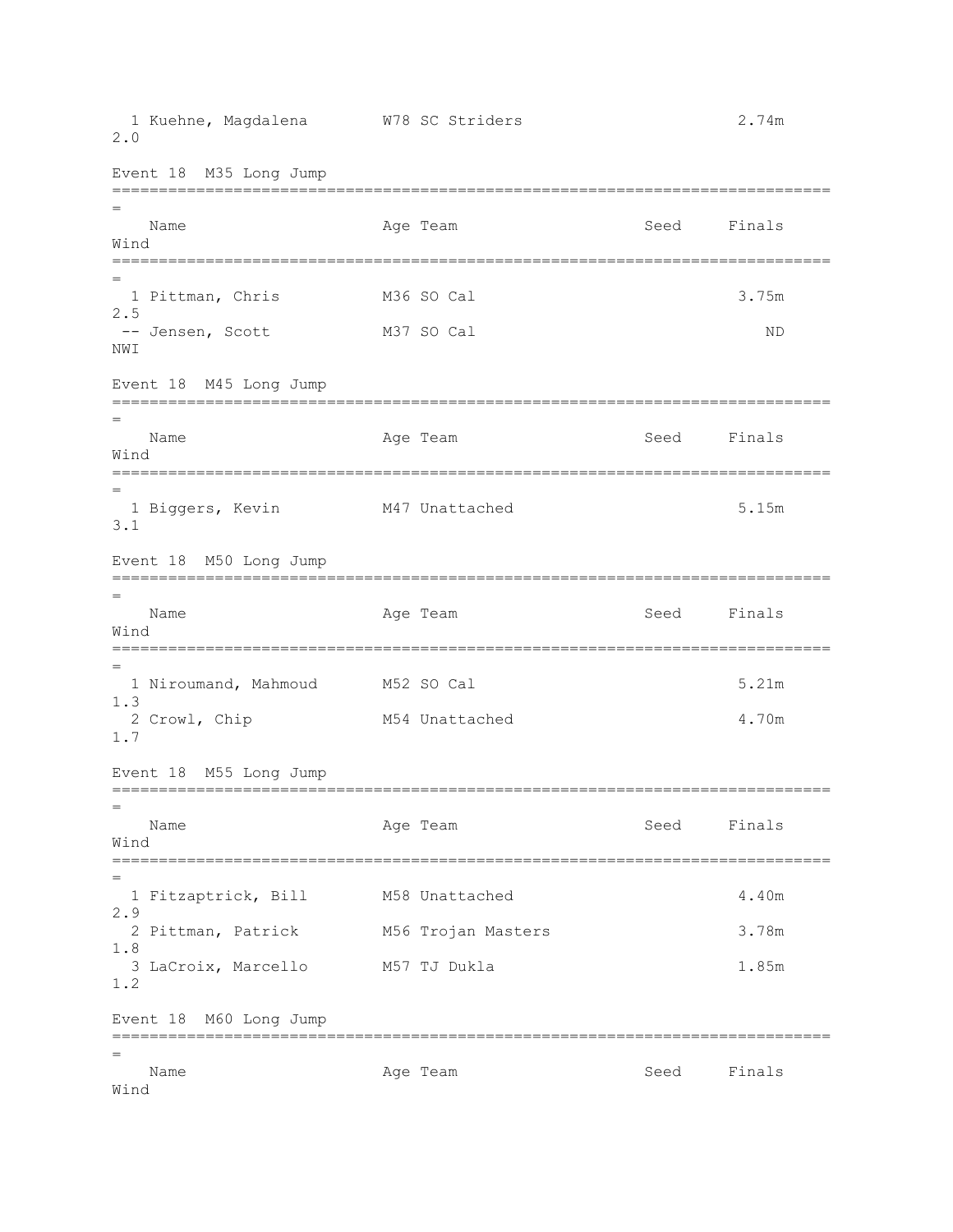============================================================================= = 1 Rinaldi, Angelo M60 Unattached 3.69m 1.9 2 Dyson, Stanley M60 Unattached 3.51m 1.5 Event 18 M65 Long Jump ============================================================================= = Name Age Team Seed Finals Wind ============================================================================= = 1 Dvorak, Donald M67 Unattached 4.13m 2.1 2 Damschen, Ron M66 Unattached 3.14m 1.4 -- Rowan, Terry M68 Unattached ND NWI Event 18 M70 Long Jump ============================================================================= = Name **Age Team** Age Team Seed Finals Wind ============================================================================= = 1 Bergen, Bert M71 Unattached 3.66m 1.2 2 Harwood, Jerrry M70 SO Cal 2.82m 2.0 Event 18 M75 Long Jump ============================================================================= = Name Age Team Seed Finals Wind ============================================================================= = 1 Leis, Don M77 SC Striders 3.05m 2.6 Event 18 M85 Long Jump ============================================================================= = Name **Age Team** Age Team Seed Finals Wind ============================================================================= = 1 Patsalis, Tom M87 SO Cal 2.69m 2.1 Event 19 W55 Triple Jump ============================================================================= =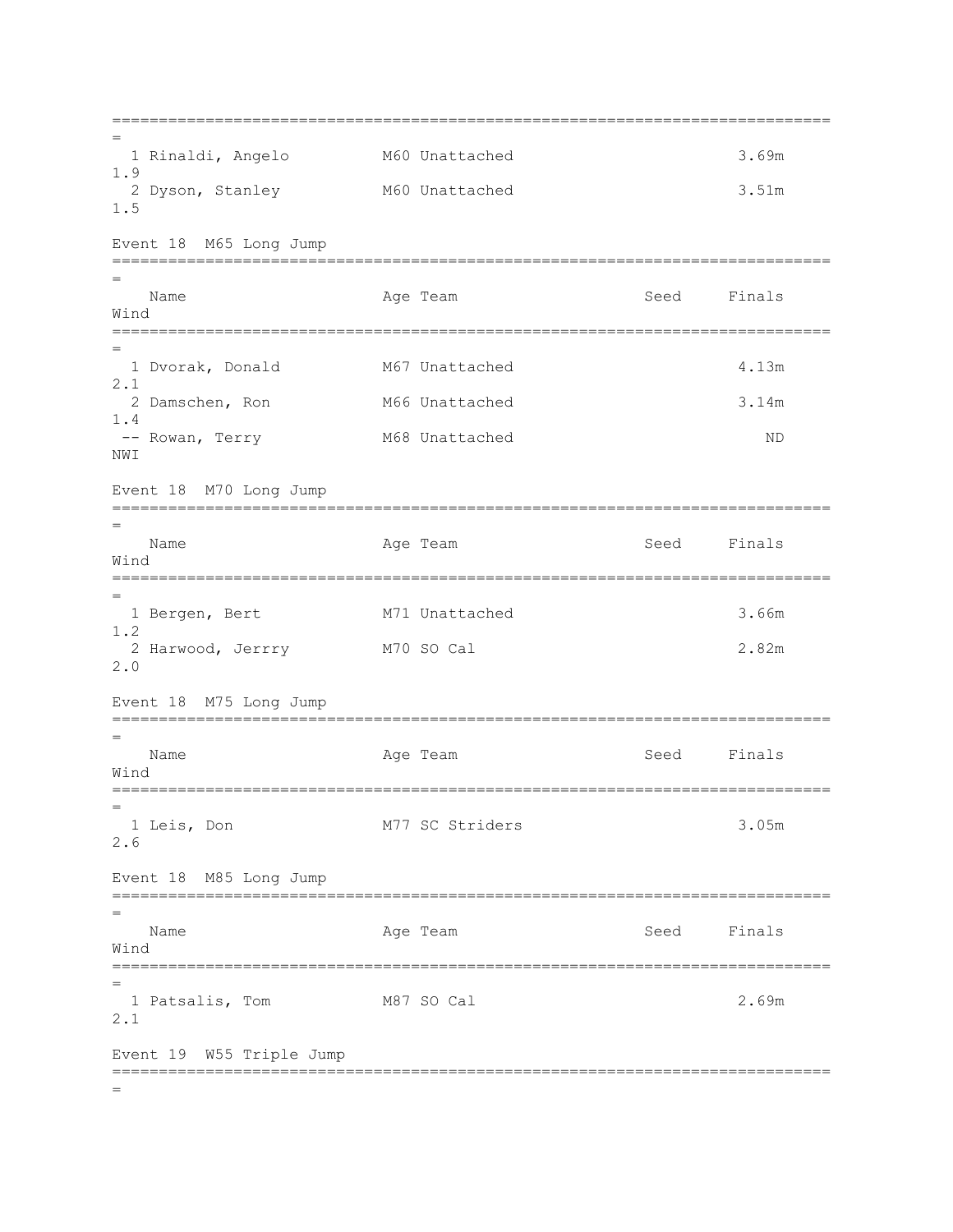Name **Age Team** Age Team Seed Finals Wind ============================================================================= = 1 Cohn, Linda W56 SC Striders 8.62m 2.1 Event 19 W75 Triple Jump ============================================================================= = Name **Age Team** Age Team Seed Finals Wind ============================================================================= = 1 Kuehne, Magdalena W78 SC Striders 5.93m 1.7 Event 20 M35 Triple Jump ============================================================================= = Name **Age Team** Age Team Seed Finals Wind ============================================================================= = 1 Pittman, Chris M36 SO Cal 7.24m 1.9 Event 20 M50 Triple Jump ============================================================================= = Name **Age Team** Age Team Seed Finals Wind ============================================================================= = 1 Niroumand, Mahmoud M52 SO Cal 11.10m 1.5 2 Villa, Dario M50 Unattached 9.60m 2.6 Event 20 M55 Triple Jump ============================================================================= = Name Age Team Seed Finals Wind ============================================================================= = 1 Tiff, Milan M59 Trojan Masters 11.87m 3.5 2 Pittman, Patrick M56 Trojan Masters 9.43m 2.9 3 LaCroix, Marcello M57 TJ Dukla 5.60m 2.2 Event 20 M65 Triple Jump ============================================================================= =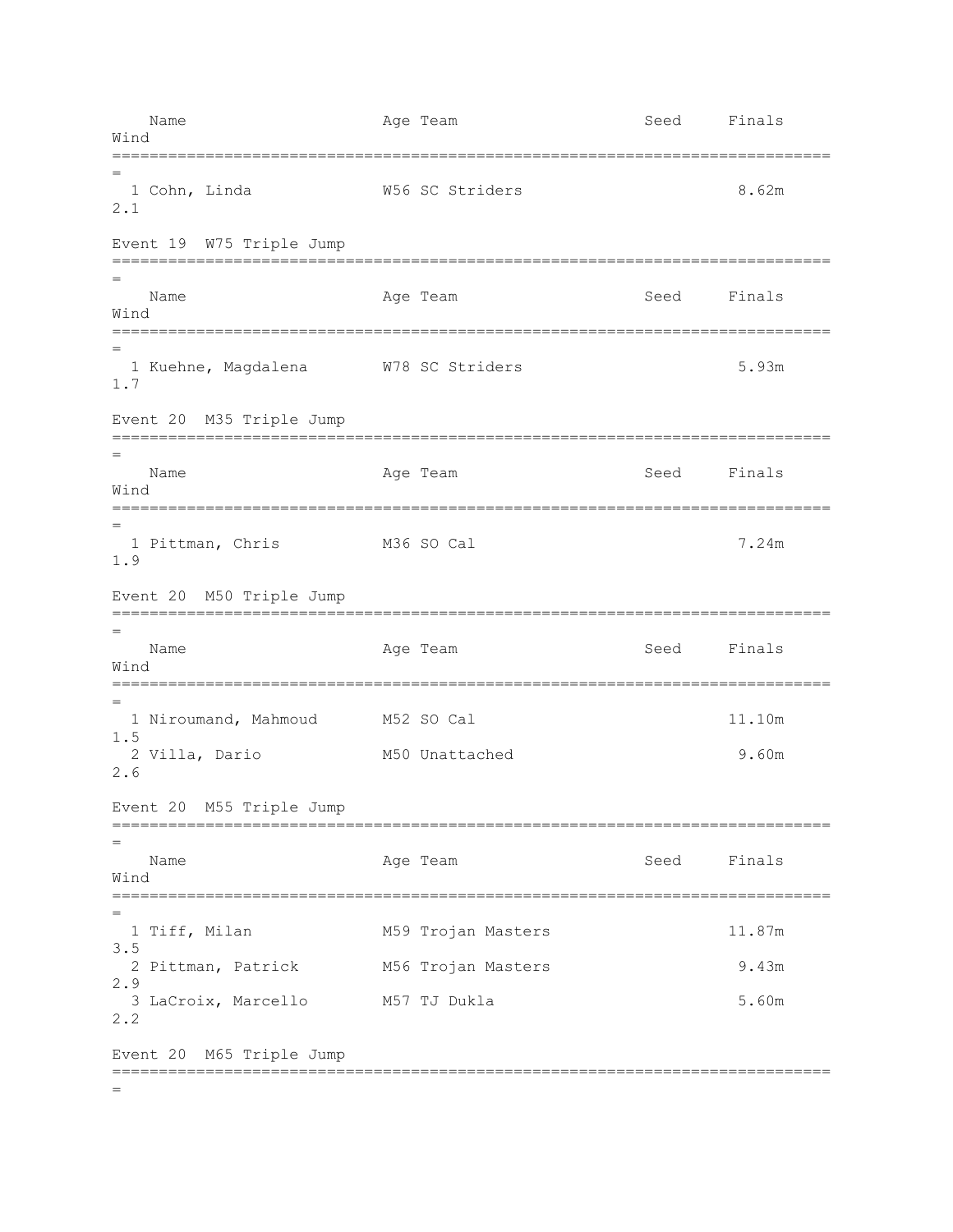Name **Age Team** Age Team Seed Finals Wind ============================================================================= = 1 Dvorak, Donald M67 Unattached 9.17m 0.8 2 Damschen, Ron M66 Unattached 7.30m 2.3 -- Rowan, Terry M68 Unattached ND NWI Event 20 M70 Triple Jump ============================================================================= = Name Age Team Seed Finals Wind ============================================================================= = 1 Harwood, Jerrry M70 SO Cal 5.30m 1.5 Event 20 M85 Triple Jump ============================================================================= = Name Age Team Seed Finals Wind ============================================================================= = 1 Patsalis, Tom M87 SO Cal 6.43m 2.6 Event 21 W29&U Discus Throw ========================================================================= Name Mage Team Age Team Seed Finals ========================================================================= 1 Genisanski, Melissa W22 VS Athletics Tra 45.05m Event 21 W35 Discus Throw ========================================================================= Name **Age Team** Age Team Seed Finals ========================================================================= 1 Rector, Tiffany W37 SO Cal 22.79m 2 Nesbit, Janelle W37 Unattached 13.32m 3 Nelson, Trinidad W39 Unattached 12.08m Event 21 W50 Discus Throw ========================================================================= Name **Age Team** Age Team Seed Finals ========================================================================= 1 Dunton, Linn W52 Unattached 25.24m 2 Stone, Christine W54 SC Striders 13.05m Event 21 W55 Discus Throw ========================================================================= Name **Age Team** Age Team Seed Finals ========================================================================= 1 Cohn, Linda W56 SC Striders 26.46m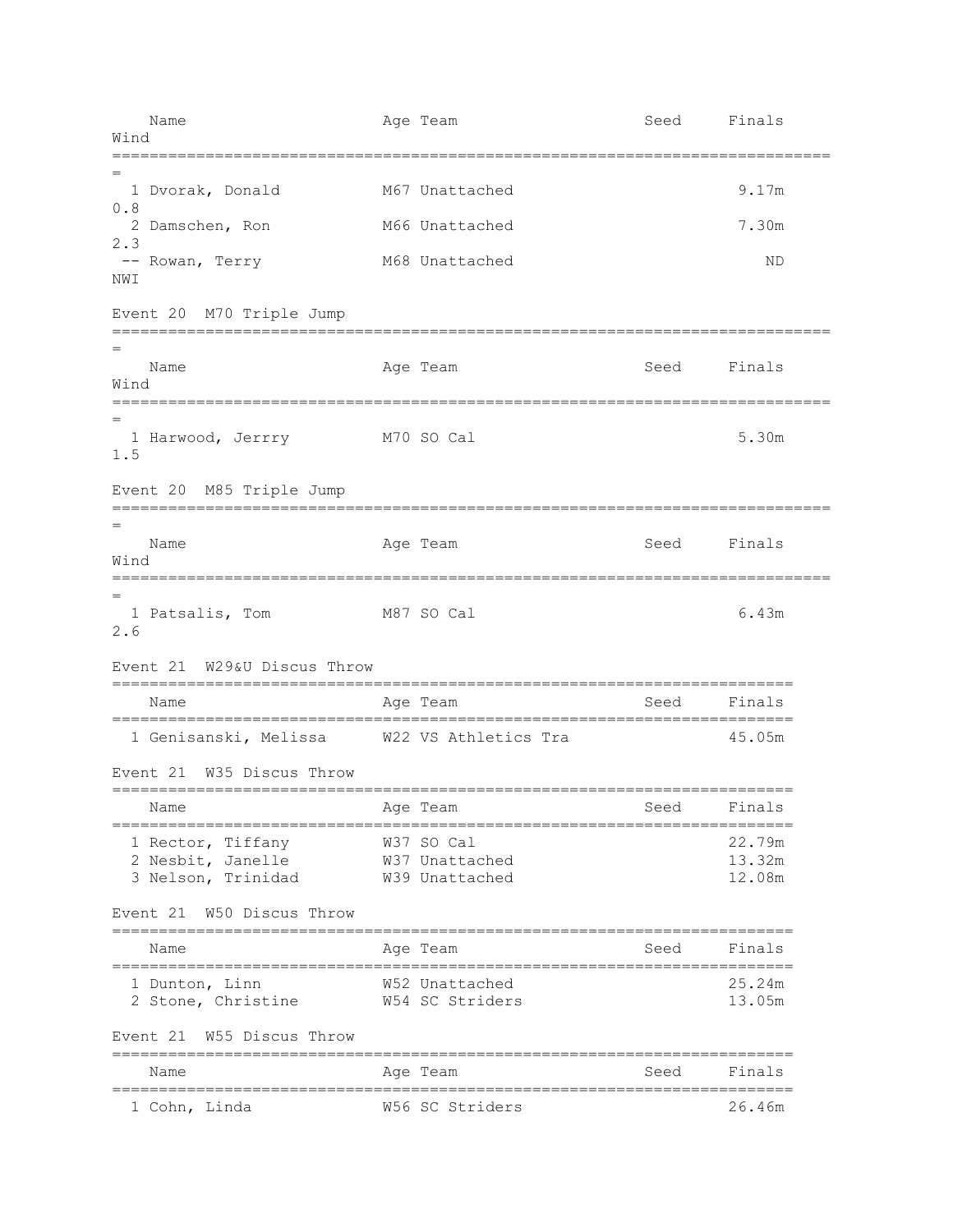| Event 21 W60 Discus Throw                                                         |                                                                    |      |                                      |
|-----------------------------------------------------------------------------------|--------------------------------------------------------------------|------|--------------------------------------|
| Name                                                                              | Age Team                                                           | Seed | Finals                               |
| 1 Steekelenburg, Annelies W60 SC Striders                                         |                                                                    |      | 18.75m                               |
| Event 21 W65 Discus Throw                                                         |                                                                    |      |                                      |
| Name                                                                              | Age Team                                                           | Seed | Finals                               |
| 1 Bergen, Kathy                                                                   | W69 SC Striders                                                    |      | 19.17m                               |
| Event 21 W75 Discus Throw                                                         |                                                                    |      |                                      |
| Name                                                                              | Age Team<br>=================================                      | Seed | Finals                               |
| 1 Brannigan, Ellen W75 SC Striders<br>2 Kuehne, Magdalena W78 SC Striders         |                                                                    |      | 15.59m<br>11.52m                     |
| M35 Discus Throw<br>Event 22<br>;=======================                          |                                                                    |      |                                      |
| Name                                                                              | Age Team                                                           | Seed | Finals                               |
| 1 Nelson, Troy<br>2 Pittman, Chris                                                | M37 SO Cal<br>M36 SO Cal                                           |      | 32.48m<br>16.24m                     |
| Event 22 M45 Discus Throw                                                         |                                                                    |      |                                      |
| Name                                                                              | Age Team                                                           | Seed | Finals                               |
| 1 Hill, Steven                                                                    | M47 Unattached                                                     |      | 25.25m                               |
| Event 22 M50 Discus Throw<br>=====================                                |                                                                    |      |                                      |
| Name                                                                              | Age Team                                                           | Seed | Finals                               |
| 1 Fruguglietti, Ralph M54 SO Cal<br>2 Kohaut, Harry                               | M50 Golden West                                                    |      | 55.02m<br>43.12m                     |
| M55 Discus Throw<br>Event 22                                                      |                                                                    |      |                                      |
| Name                                                                              | Age Team                                                           | Seed | Finals                               |
| 1 Althouse, Gerald<br>2 Fraseer, James<br>3 Morris, Robert<br>4 LaCroix, Marcello | M56 Unattached<br>M56 Unattached<br>M59 Unattached<br>M57 TJ Dukla |      | 34.72m<br>33.82m<br>31.34m<br>13.95m |
| Event 22 M60 Discus Throw                                                         |                                                                    |      |                                      |
| Name<br>==================================                                        | Age Team                                                           | Seed | Finals                               |
| 1 Deeter, Bill                                                                    | M62 Unattached                                                     |      | 32.42m                               |
| Event 22 M65 Discus Throw                                                         |                                                                    |      |                                      |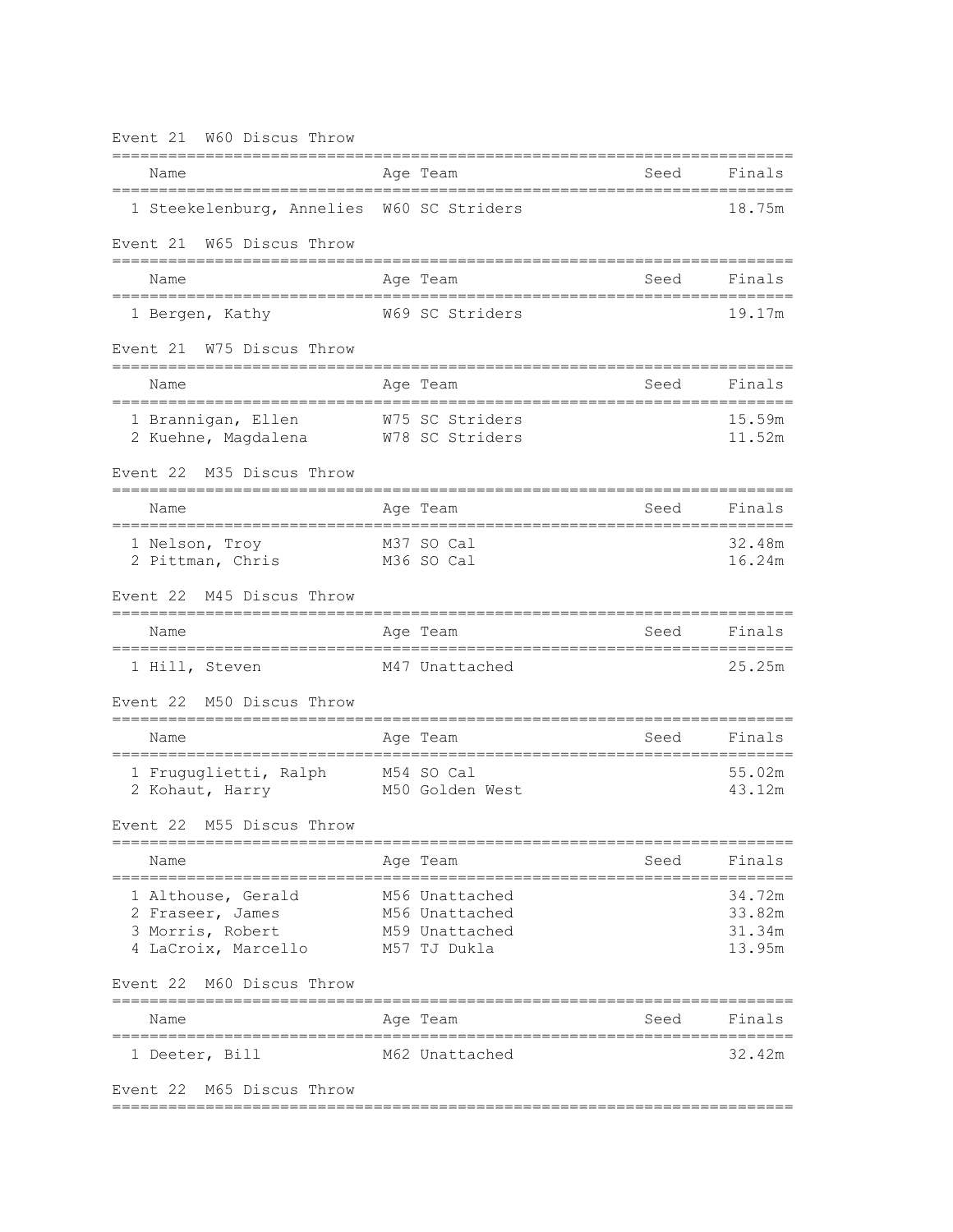| 34.31m<br>1 Damschen, Ron<br>M66 Unattached<br>Event 22<br>M70 Discus Throw<br>Finals<br>Seed<br>Name<br>Age Team<br>31.05m<br>1 Rosen, Alan<br>M73 Unattached<br>26.16m<br>M70 SO Cal<br>2 Harwood, Jerrry<br>3 Ginsburg, Marvin<br>25.75m<br>M73 Unattached<br>W29&U Hammer Throw<br>Event 23<br>Finals<br>Age Team<br>Seed<br>Name<br>W24 VS Athletics Tra<br>57.88m<br>1 Popp, Shannon<br>2 Kraychir, Casey<br>W18 VS Athletics Tra<br>54.43m<br>3 Genisanski, Melissa<br>54.35m<br>W22 VS Athletics Tra<br>4 Kraychir, Katie<br>W16 VS Athletics Tra<br>50.54m<br>W35 Hammer Throw<br>Event 23<br>Name<br>Seed<br>Finals<br>Age Team<br>1 Nelson, Trinidad W39 Unattached<br>13.52m<br>M29&U Hammer Throw<br>Event 24<br>Finals<br>Name<br>Age Team<br>Seed<br>51.68m<br>1 Haitt, Vincent<br>M19 Unattached<br>2 Durham, Andy<br>49.14m<br>M19 Unattached<br>3 Gesser, Thomas<br>M18 Unattached<br>47.75m<br>M35 Hammer Throw<br>Event 24<br>Finals<br>Name<br>Seed<br>Age Team<br>M37 SO Cal<br>1 Nelson, Troy<br>34.01m<br>20.03m<br>2 Pittman, Chris<br>M36 SO Cal<br>Event 24 M45 Hammer Throw<br>Finals<br>Seed<br>Name<br>Age Team<br>;============================<br>;==================<br>41.73m<br>1 Parsons, Douglas<br>M48 SO Cal<br>Event 24 M55 Hammer Throw<br>==============================<br>Seed<br>Finals<br>Name<br>Age Team<br>======================<br>1 Meyer, Thomas<br>M57 SO Cal<br>40.69m<br>2 Morris, Robert<br>M59 Unattached<br>20.64m<br>Event 24 M60 Hammer Throw | Name | Age Team | Seed | Finals |
|------------------------------------------------------------------------------------------------------------------------------------------------------------------------------------------------------------------------------------------------------------------------------------------------------------------------------------------------------------------------------------------------------------------------------------------------------------------------------------------------------------------------------------------------------------------------------------------------------------------------------------------------------------------------------------------------------------------------------------------------------------------------------------------------------------------------------------------------------------------------------------------------------------------------------------------------------------------------------------------------------------------------------------------------------------------------------------------------------------------------------------------------------------------------------------------------------------------------------------------------------------------------------------------------------------------------------------------------------------------------------------------------------------------------------------------------------------------------------------------------------------|------|----------|------|--------|
|                                                                                                                                                                                                                                                                                                                                                                                                                                                                                                                                                                                                                                                                                                                                                                                                                                                                                                                                                                                                                                                                                                                                                                                                                                                                                                                                                                                                                                                                                                            |      |          |      |        |
|                                                                                                                                                                                                                                                                                                                                                                                                                                                                                                                                                                                                                                                                                                                                                                                                                                                                                                                                                                                                                                                                                                                                                                                                                                                                                                                                                                                                                                                                                                            |      |          |      |        |
|                                                                                                                                                                                                                                                                                                                                                                                                                                                                                                                                                                                                                                                                                                                                                                                                                                                                                                                                                                                                                                                                                                                                                                                                                                                                                                                                                                                                                                                                                                            |      |          |      |        |
|                                                                                                                                                                                                                                                                                                                                                                                                                                                                                                                                                                                                                                                                                                                                                                                                                                                                                                                                                                                                                                                                                                                                                                                                                                                                                                                                                                                                                                                                                                            |      |          |      |        |
|                                                                                                                                                                                                                                                                                                                                                                                                                                                                                                                                                                                                                                                                                                                                                                                                                                                                                                                                                                                                                                                                                                                                                                                                                                                                                                                                                                                                                                                                                                            |      |          |      |        |
|                                                                                                                                                                                                                                                                                                                                                                                                                                                                                                                                                                                                                                                                                                                                                                                                                                                                                                                                                                                                                                                                                                                                                                                                                                                                                                                                                                                                                                                                                                            |      |          |      |        |
|                                                                                                                                                                                                                                                                                                                                                                                                                                                                                                                                                                                                                                                                                                                                                                                                                                                                                                                                                                                                                                                                                                                                                                                                                                                                                                                                                                                                                                                                                                            |      |          |      |        |
|                                                                                                                                                                                                                                                                                                                                                                                                                                                                                                                                                                                                                                                                                                                                                                                                                                                                                                                                                                                                                                                                                                                                                                                                                                                                                                                                                                                                                                                                                                            |      |          |      |        |
|                                                                                                                                                                                                                                                                                                                                                                                                                                                                                                                                                                                                                                                                                                                                                                                                                                                                                                                                                                                                                                                                                                                                                                                                                                                                                                                                                                                                                                                                                                            |      |          |      |        |
|                                                                                                                                                                                                                                                                                                                                                                                                                                                                                                                                                                                                                                                                                                                                                                                                                                                                                                                                                                                                                                                                                                                                                                                                                                                                                                                                                                                                                                                                                                            |      |          |      |        |
|                                                                                                                                                                                                                                                                                                                                                                                                                                                                                                                                                                                                                                                                                                                                                                                                                                                                                                                                                                                                                                                                                                                                                                                                                                                                                                                                                                                                                                                                                                            |      |          |      |        |
|                                                                                                                                                                                                                                                                                                                                                                                                                                                                                                                                                                                                                                                                                                                                                                                                                                                                                                                                                                                                                                                                                                                                                                                                                                                                                                                                                                                                                                                                                                            |      |          |      |        |
|                                                                                                                                                                                                                                                                                                                                                                                                                                                                                                                                                                                                                                                                                                                                                                                                                                                                                                                                                                                                                                                                                                                                                                                                                                                                                                                                                                                                                                                                                                            |      |          |      |        |
|                                                                                                                                                                                                                                                                                                                                                                                                                                                                                                                                                                                                                                                                                                                                                                                                                                                                                                                                                                                                                                                                                                                                                                                                                                                                                                                                                                                                                                                                                                            |      |          |      |        |
|                                                                                                                                                                                                                                                                                                                                                                                                                                                                                                                                                                                                                                                                                                                                                                                                                                                                                                                                                                                                                                                                                                                                                                                                                                                                                                                                                                                                                                                                                                            |      |          |      |        |
|                                                                                                                                                                                                                                                                                                                                                                                                                                                                                                                                                                                                                                                                                                                                                                                                                                                                                                                                                                                                                                                                                                                                                                                                                                                                                                                                                                                                                                                                                                            |      |          |      |        |
|                                                                                                                                                                                                                                                                                                                                                                                                                                                                                                                                                                                                                                                                                                                                                                                                                                                                                                                                                                                                                                                                                                                                                                                                                                                                                                                                                                                                                                                                                                            |      |          |      |        |
|                                                                                                                                                                                                                                                                                                                                                                                                                                                                                                                                                                                                                                                                                                                                                                                                                                                                                                                                                                                                                                                                                                                                                                                                                                                                                                                                                                                                                                                                                                            |      |          |      |        |
|                                                                                                                                                                                                                                                                                                                                                                                                                                                                                                                                                                                                                                                                                                                                                                                                                                                                                                                                                                                                                                                                                                                                                                                                                                                                                                                                                                                                                                                                                                            |      |          |      |        |
|                                                                                                                                                                                                                                                                                                                                                                                                                                                                                                                                                                                                                                                                                                                                                                                                                                                                                                                                                                                                                                                                                                                                                                                                                                                                                                                                                                                                                                                                                                            |      |          |      |        |
|                                                                                                                                                                                                                                                                                                                                                                                                                                                                                                                                                                                                                                                                                                                                                                                                                                                                                                                                                                                                                                                                                                                                                                                                                                                                                                                                                                                                                                                                                                            |      |          |      |        |
|                                                                                                                                                                                                                                                                                                                                                                                                                                                                                                                                                                                                                                                                                                                                                                                                                                                                                                                                                                                                                                                                                                                                                                                                                                                                                                                                                                                                                                                                                                            |      |          |      |        |
|                                                                                                                                                                                                                                                                                                                                                                                                                                                                                                                                                                                                                                                                                                                                                                                                                                                                                                                                                                                                                                                                                                                                                                                                                                                                                                                                                                                                                                                                                                            |      |          |      |        |
|                                                                                                                                                                                                                                                                                                                                                                                                                                                                                                                                                                                                                                                                                                                                                                                                                                                                                                                                                                                                                                                                                                                                                                                                                                                                                                                                                                                                                                                                                                            |      |          |      |        |
|                                                                                                                                                                                                                                                                                                                                                                                                                                                                                                                                                                                                                                                                                                                                                                                                                                                                                                                                                                                                                                                                                                                                                                                                                                                                                                                                                                                                                                                                                                            |      |          |      |        |
|                                                                                                                                                                                                                                                                                                                                                                                                                                                                                                                                                                                                                                                                                                                                                                                                                                                                                                                                                                                                                                                                                                                                                                                                                                                                                                                                                                                                                                                                                                            |      |          |      |        |
|                                                                                                                                                                                                                                                                                                                                                                                                                                                                                                                                                                                                                                                                                                                                                                                                                                                                                                                                                                                                                                                                                                                                                                                                                                                                                                                                                                                                                                                                                                            |      |          |      |        |
|                                                                                                                                                                                                                                                                                                                                                                                                                                                                                                                                                                                                                                                                                                                                                                                                                                                                                                                                                                                                                                                                                                                                                                                                                                                                                                                                                                                                                                                                                                            |      |          |      |        |
|                                                                                                                                                                                                                                                                                                                                                                                                                                                                                                                                                                                                                                                                                                                                                                                                                                                                                                                                                                                                                                                                                                                                                                                                                                                                                                                                                                                                                                                                                                            |      |          |      |        |
|                                                                                                                                                                                                                                                                                                                                                                                                                                                                                                                                                                                                                                                                                                                                                                                                                                                                                                                                                                                                                                                                                                                                                                                                                                                                                                                                                                                                                                                                                                            |      |          |      |        |
|                                                                                                                                                                                                                                                                                                                                                                                                                                                                                                                                                                                                                                                                                                                                                                                                                                                                                                                                                                                                                                                                                                                                                                                                                                                                                                                                                                                                                                                                                                            |      |          |      |        |
|                                                                                                                                                                                                                                                                                                                                                                                                                                                                                                                                                                                                                                                                                                                                                                                                                                                                                                                                                                                                                                                                                                                                                                                                                                                                                                                                                                                                                                                                                                            |      |          |      |        |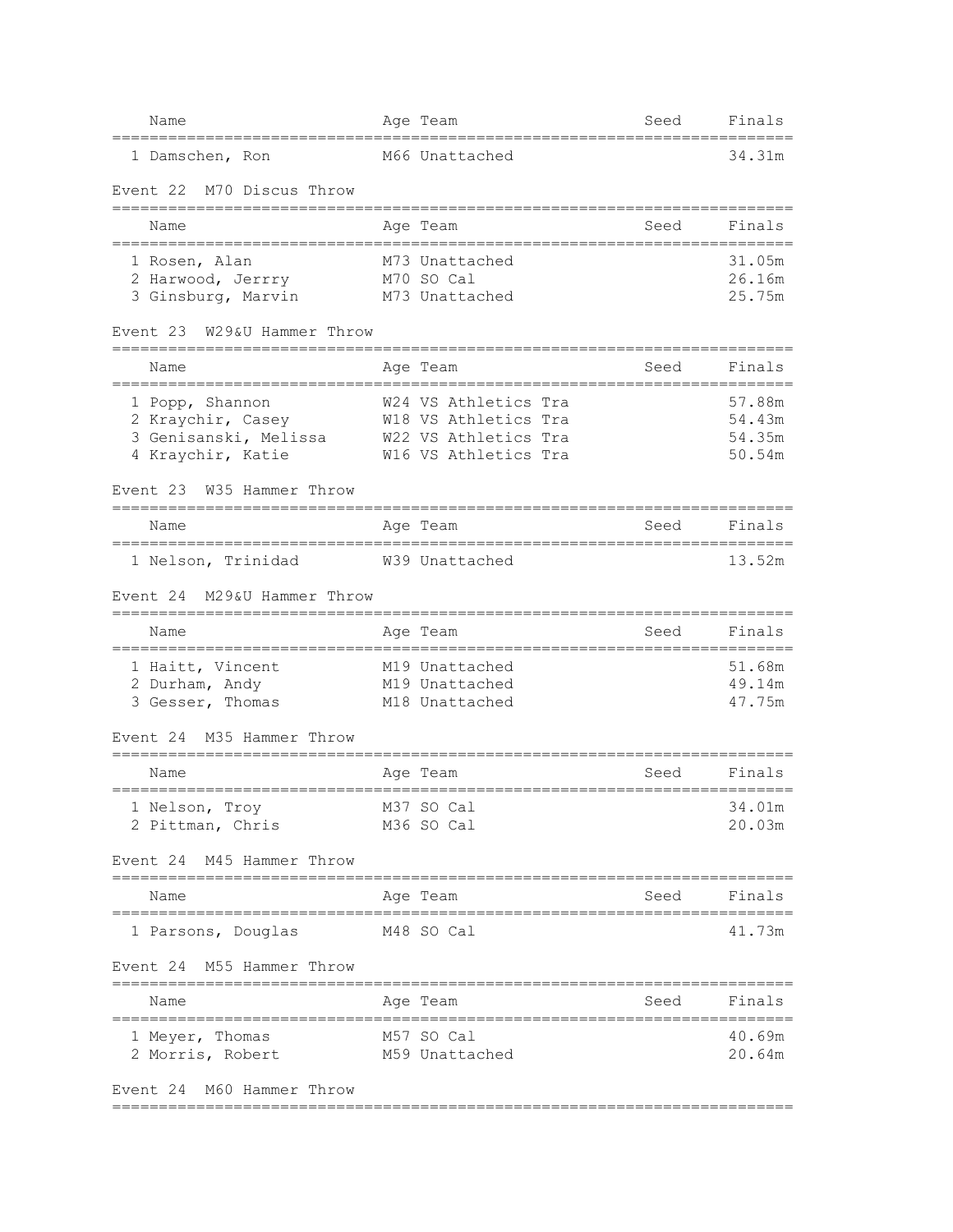| Name                                                                           | Age Team                                            | Seed        | Finals                 |
|--------------------------------------------------------------------------------|-----------------------------------------------------|-------------|------------------------|
| 1 Deeter, Bill                                                                 | M62 Unattached                                      |             | 26.20m                 |
| Event 24 M70 Hammer Throw                                                      |                                                     |             |                        |
| Name                                                                           | Age Team                                            | Seed        | Finals                 |
| 1 Harwood, Jerrry<br>M70 SO Cal                                                |                                                     |             | 26.38m                 |
| Event 24 M85 Hammer Throw                                                      |                                                     |             |                        |
| Name                                                                           | Age Team                                            | Seed        | Finals                 |
| 1 Lampert, Sy                                                                  | M89 Unattached                                      |             | 20.12m                 |
| W29&U Javelin Throw<br>Event 25<br>-=================================<br>===== | ---------------                                     |             |                        |
| Name<br>.========================                                              | Age Team<br>======================                  | Seed        | Finals                 |
| 1 Gabler, Blair                                                                | W24 Unattached                                      |             | 29.93m                 |
| Event 25 W35 Javelin Throw                                                     |                                                     |             |                        |
| Name                                                                           | Age Team                                            | Seed        | Finals                 |
| 1 Rector, Tiffany W37 SO Cal<br>2 Nesbit, Janelle                              | W37 Unattached                                      |             | 22.01m<br>13.98m       |
| Event 25 W50 Javelin Throw                                                     |                                                     |             |                        |
| Name                                                                           | Age Team                                            | Seed        | Finals                 |
| 1 Dunton, Linn<br>2 Vaugh, Karen<br>-- Stone, Christine                        | W52 Unattached<br>W51 Unattached<br>W54 SC Striders |             | 33.67m<br>21.87m<br>ΝD |
| W55 Javelin Throw<br>Event 25                                                  |                                                     |             |                        |
| Name<br>Age Team                                                               |                                                     | Seed Finals |                        |
| 1 Cohn, Linda                                                                  | W56 SC Striders                                     |             | 35.97m                 |
| Event 25 W65 Javelin Throw                                                     | --------------------                                |             |                        |
| Name<br>==========================                                             | Age Team<br>.========================               | Seed        | Finals                 |
| 1 Bergen, Kathy                                                                | W69 SC Striders                                     |             | 22.19m                 |
| Event 25 W75 Javelin Throw                                                     |                                                     |             |                        |
| Name                                                                           | Age Team                                            | Seed        | Finals                 |
| 1 Brannigan, Ellen<br>2 Kuehne, Magdalena                                      | W75 SC Striders<br>W78 SC Striders                  |             | 15.48m<br>9.46m        |

Event 26 M35 Javelin Throw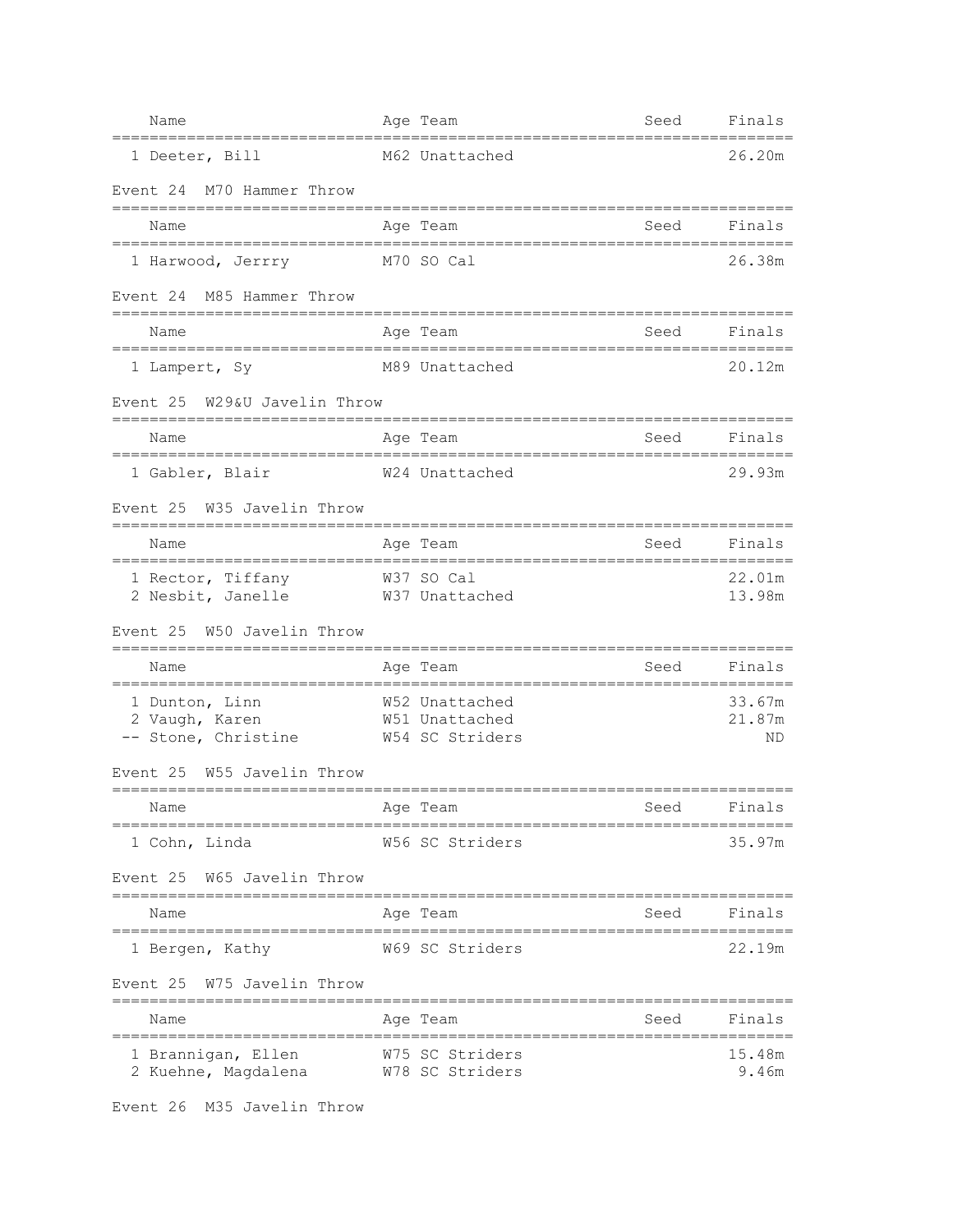| Name                                                                                                | Age Team                                                 | Seed                | Finals                               |
|-----------------------------------------------------------------------------------------------------|----------------------------------------------------------|---------------------|--------------------------------------|
| 1 Jensen, Scott                                                                                     | - M37 SO Cal                                             |                     | 36.64m                               |
| M45 Javelin Throw<br>Event 26                                                                       |                                                          |                     |                                      |
| Name                                                                                                | Age Team                                                 | Seed                | Finals                               |
| 1 Barry, James<br>2 Miller, Mark                                                                    | M49 Unattached<br>M49 Unattached                         |                     | 39.24m<br>36.79m                     |
| M50 Javelin Throw<br>Event 26                                                                       |                                                          |                     |                                      |
| Name                                                                                                | Age Team                                                 | Seed                | Finals                               |
| 1 Niroumand, Mahmoud<br>Event 26 M55 Javelin Throw                                                  | M52 SO Cal                                               |                     | 44.04m                               |
| -===================================                                                                |                                                          |                     |                                      |
| Name<br>1 Morris, Robert<br>2 Tipping, Mike<br>3 LaCroix, Marcello<br>M60 Javelin Throw<br>Event 26 | Age Team<br>M59 Unattached<br>M56 SO Cal<br>M57 TJ Dukla | Seed                | Finals<br>40.61m<br>36.56m<br>18.04m |
| Name                                                                                                | Age Team                                                 | Seed                | Finals                               |
| 1 Powers, Bob<br>2 Schneider, John<br>3 Rook, Ron                                                   | M60 Unattached<br>M63 Unattached<br>M60 Trojan Masters   |                     | 51.40m<br>44.33m<br>38.00m           |
| M65 Javelin Throw<br>Event 26                                                                       |                                                          |                     |                                      |
| Name                                                                                                | Age Team                                                 | Seed                | Finals                               |
| 1 Damschen, Ron<br>Event 26 M70 Javelin Throw                                                       | M66 Unattached                                           |                     | 30.16m                               |
| Name                                                                                                | Age Team                                                 | Seed                | Finals                               |
| ==================<br>1 Harwood, Jerrry                                                             | ==================<br>M70 SO Cal                         | ;================== | 21.93m                               |
| Event 26 M75 Javelin Throw                                                                          |                                                          |                     |                                      |
| Name                                                                                                | Age Team                                                 | Seed                | Finals                               |
| 1 Smith, Ernie                                                                                      | M75 SC Striders                                          |                     | 19.57m                               |
| M80 Javelin Throw<br>Event 26                                                                       |                                                          |                     |                                      |
| Name                                                                                                | Age Team                                                 | Seed                | Finals<br>==========                 |
| 1 Trefry, Allan                                                                                     | M80 SO Cal                                               |                     | 26.90m                               |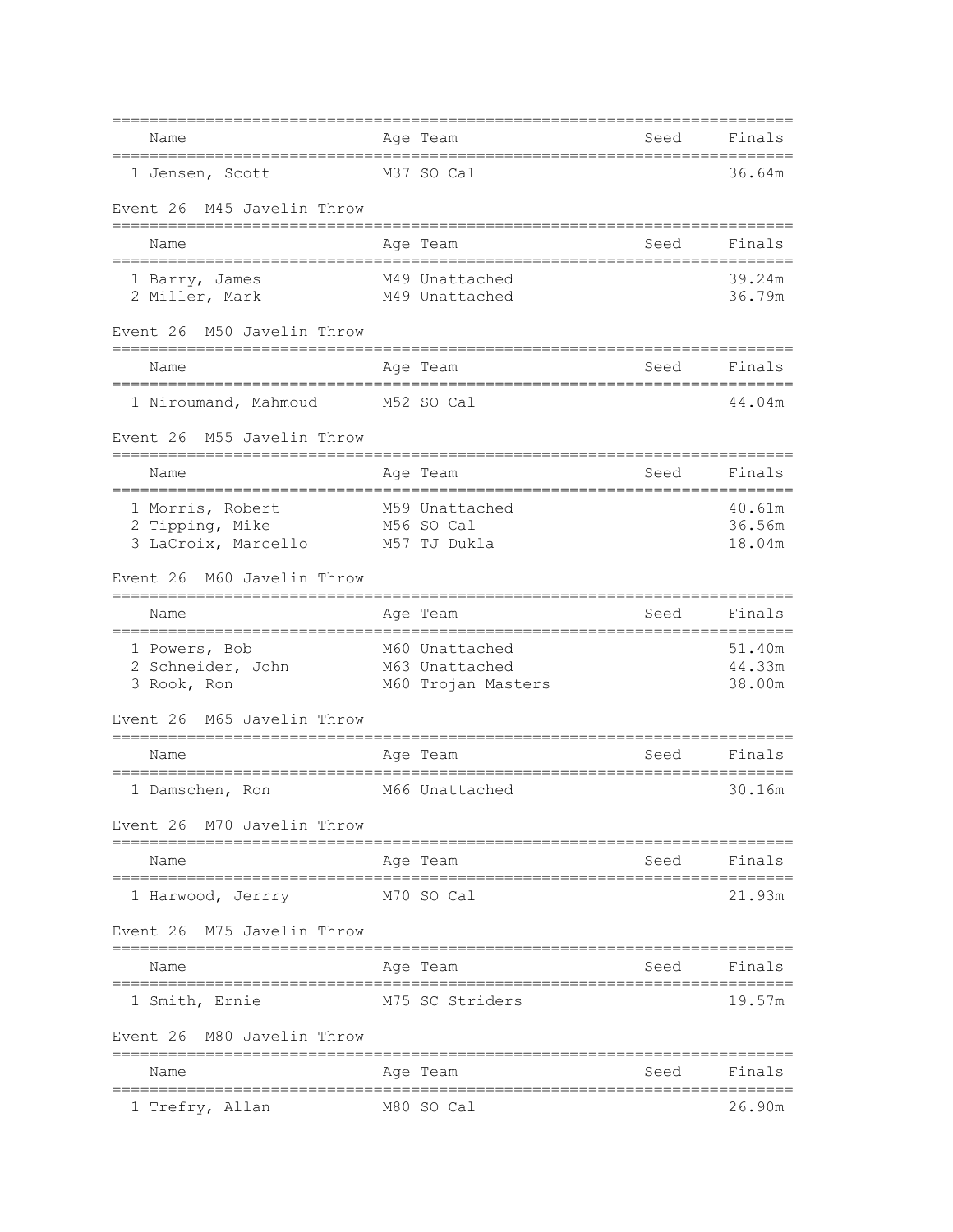| M30 Shot Put<br>Event 28                                                                                   |                                                                      |              |                                    |
|------------------------------------------------------------------------------------------------------------|----------------------------------------------------------------------|--------------|------------------------------------|
| Name                                                                                                       | Age Team                                                             | Seed         | Finals                             |
| 1 Rainis, Mike                                                                                             | M30 SO Cal                                                           |              | 16.27m                             |
| Event 28 M35 Shot Put                                                                                      |                                                                      |              |                                    |
| ==========================<br>Name                                                                         | Age Team                                                             | Seed         | Finals                             |
| =================<br>1 Villa, Din<br>2 Nelson, Troy<br>3 Diedrick, Joseph<br>4 Pittman, Chris              | M35 Unattached<br>M37 SO Cal<br>M39 Elite Health Tra<br>M36 SO Cal   | ============ | 10.85m<br>10.44m<br>9.22m<br>8.02m |
| M50 Shot Put<br>Event 28<br>-----------------------                                                        |                                                                      |              |                                    |
| Name                                                                                                       | Age Team                                                             | Seed         | Finals                             |
| 1 Johnson, Rodney                                                                                          | M50 SC Striders                                                      |              | 9.66m                              |
| M55 Shot Put<br>Event 28                                                                                   |                                                                      |              |                                    |
| Name                                                                                                       | Aqe Team                                                             | Seed         | Finals                             |
| 1 Althouse, Gerald<br>2 Davidson, Bart<br>3 Fraseer, James<br>4 Morris, Robert<br>Event 28<br>M60 Shot Put | M56 Unattached<br>M55 Unattached<br>M56 Unattached<br>M59 Unattached |              | 11.61m<br>9.76m<br>9.23m<br>8.87m  |
| Name                                                                                                       | Aqe Team                                                             | Seed         | Finals                             |
| 1 Deeter, Bill<br>2 Abatzglou, Theagenis<br>3 Dyson, Stanley<br>-- Rinaldi, Angelo                         | M62 Unattached<br>M62 Unattached<br>M60 Unattached<br>M60 Unattached |              | 12.89m<br>12.07m<br>11.53m<br>ΝD   |
| Event 28 M65 Shot Put                                                                                      |                                                                      |              |                                    |
| Name                                                                                                       | Aqe Team                                                             | Seed         | Finals                             |
| 1 Damschen, Ron                                                                                            | M66 Unattached                                                       |              | 8.53m                              |
| M70 Shot Put<br>Event 28                                                                                   |                                                                      |              |                                    |
| Name                                                                                                       | Aqe Team                                                             | Seed         | Finals                             |
| 1 Ginsburg, Marvin<br>2 Harwood, Jerrry<br>3 Rosen, Alan                                                   | M73 Unattached<br>M70 SO Cal<br>M73 Unattached                       |              | 10.34m<br>10.25m<br>8.57m          |
| M75 Shot Put<br>Event 28                                                                                   |                                                                      |              |                                    |
| Name                                                                                                       | Age Team                                                             | Seed         | Finals                             |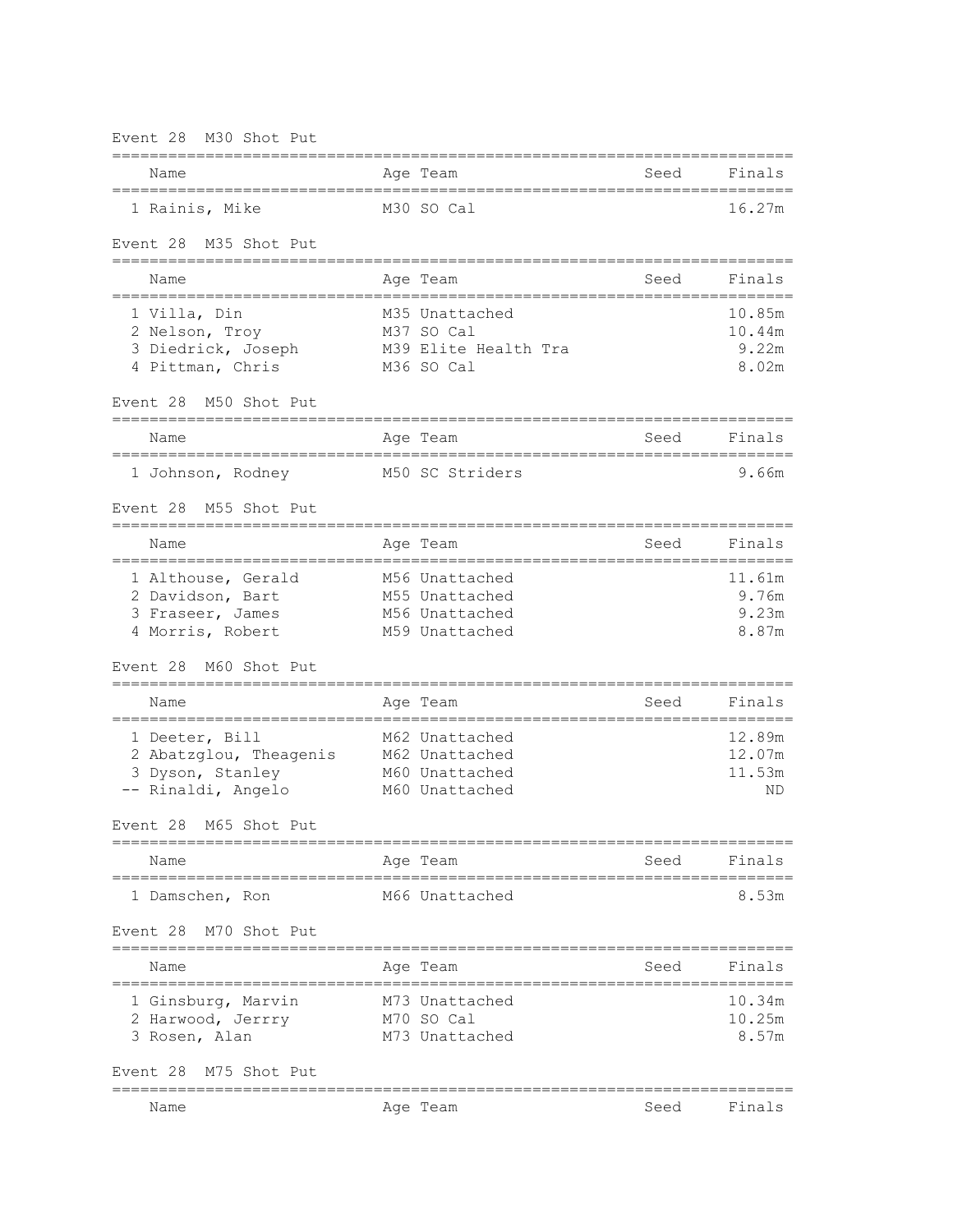| 1 Smith, Ernie                                              | M75 SC Striders                                                |      | 9.50m                      |
|-------------------------------------------------------------|----------------------------------------------------------------|------|----------------------------|
| Event 28 M85 Shot Put                                       |                                                                |      |                            |
| Name                                                        | Age Team                                                       | Seed | Finals                     |
| 1 Lampert, Sy                                               | M89 Unattached                                                 |      | 6.77m                      |
| W29&U Shot Put<br>Event 29                                  |                                                                |      |                            |
| Name                                                        | Age Team                                                       | Seed | Finals                     |
| 1 Genisanski, Melissa<br>2 Popp, Shannon<br>3 Gabler, Blair | W22 VS Athletics Tra<br>W24 VS Athletics Tra<br>W24 Unattached |      | 12.23m<br>11.24m<br>10.58m |
| Event 29 W35 Shot Put                                       |                                                                |      |                            |
| Name                                                        | Age Team                                                       | Seed | Finals                     |
| 1 Rector, Tiffany<br>2 Nelson, Trinidad                     | W37 SO Cal<br>W39 Unattached                                   |      | 8.97m<br>5.48m             |
| Event 29 W45 Shot Put                                       |                                                                |      |                            |
| Name                                                        | Age Team                                                       | Seed | Finals                     |
| 1 Hodges, Mary                                              | W45 Unattached                                                 |      | 6.74m                      |
| W50 Shot Put<br>Event 29                                    |                                                                |      |                            |
| Name<br>====================<br>--------                    | Age Team                                                       | Seed | Finals                     |
| 1 Dunton, Linn<br>2 Vaugh, Karen<br>3 Stone, Christine      | W52 Unattached<br>W51 Unattached<br>W54 SC Striders            |      | 11.02m<br>9.67m<br>5.76m   |
| Event 29<br>W55 Shot Put                                    |                                                                |      |                            |
| Name<br>---------                                           | Age Team                                                       | Seed | Finals                     |
| 1 Cohn, Linda                                               | W56 SC Striders                                                |      | 9.28m                      |
| Event 29 W60 Shot Put                                       |                                                                |      |                            |
| Name<br>-------------------                                 | Age Team                                                       | Seed | Finals                     |
| 1 Glass, Latanya                                            | W62 SC Striders                                                |      | 9.09m                      |
| Event 29 W65 Shot Put                                       |                                                                |      |                            |
| Name                                                        | Age Team                                                       | Seed | Finals                     |
| 1 Perry, Hattie                                             | W66 Unattached                                                 |      | 5.79m                      |

Event 29 W75 Shot Put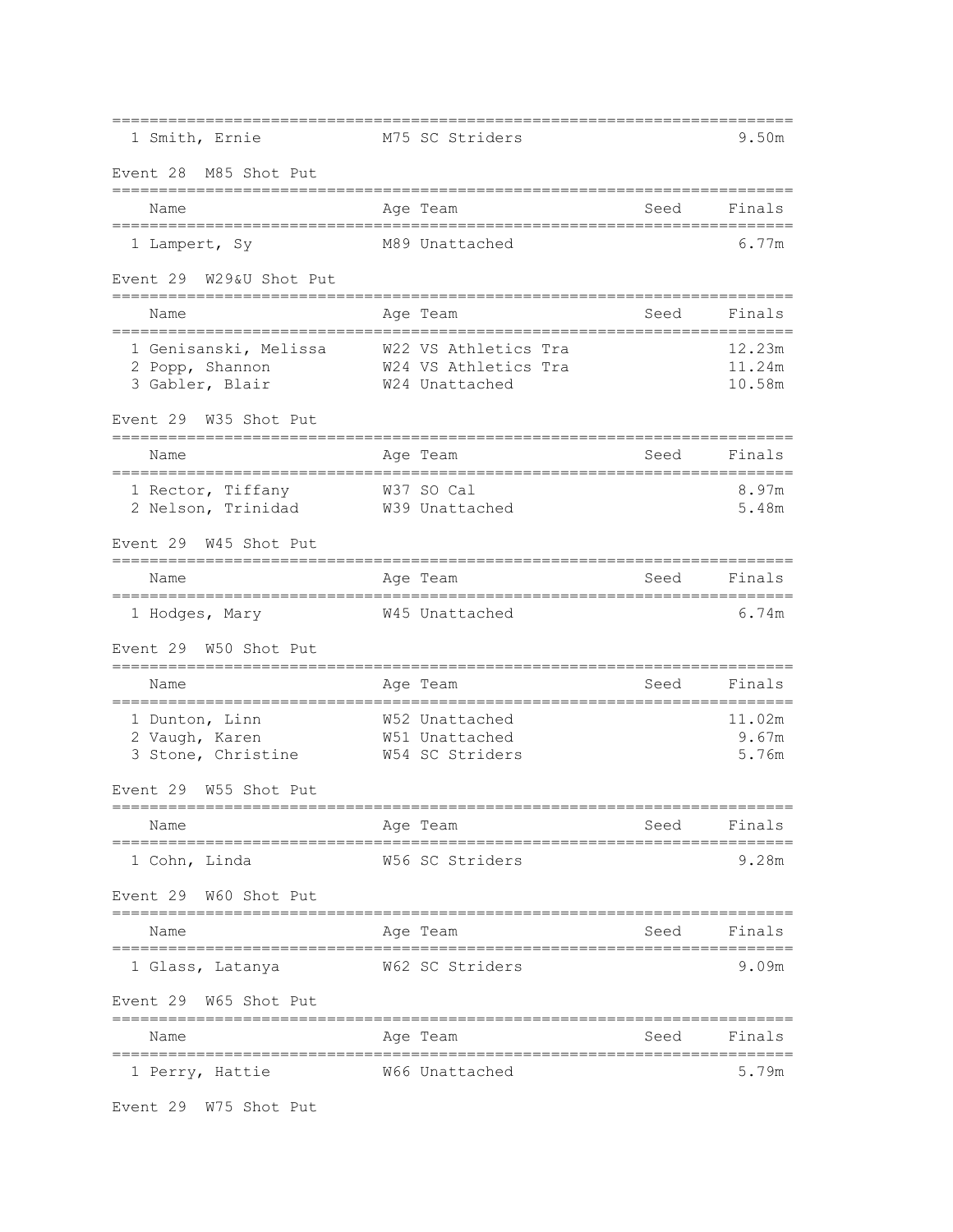| Name<br>================================                | Age Team<br>===========                                            | Seed<br>======= | Finals          |
|---------------------------------------------------------|--------------------------------------------------------------------|-----------------|-----------------|
| 1 Kuehne, Magdalena W78 SC Striders                     |                                                                    |                 | 5.45m           |
| Event 30 M35 Weight Throw                               |                                                                    |                 |                 |
| Name                                                    | Age Team                                                           | Seed            | Finals          |
| 1 Nelson, Troy M37 SO Cal<br>2 Pittman, Chris           | M36 SO Cal                                                         |                 | 10.81m<br>6.69m |
| Event 30 M45 Weight Throw                               |                                                                    |                 |                 |
| Name                                                    | Age Team                                                           | Seed            | Finals          |
| M48 SO Cal<br>1 Parsons, Douglas                        |                                                                    |                 | 12.96m          |
| Event 30 M55 Weight Throw                               |                                                                    |                 |                 |
| Name                                                    | Age Team                                                           | Seed            | Finals          |
| 1 Meyer, Thomas<br>M57 SO Cal                           |                                                                    |                 | 15.54m          |
| Event 30 M60 Weight Throw                               |                                                                    |                 |                 |
| Name                                                    | Age Team                                                           | Seed            | Finals          |
| 1 Deeter, Bill<br>M62 Unattached                        |                                                                    |                 | 11.79m          |
| Event 30 M70 Weight Throw                               |                                                                    |                 |                 |
| Name                                                    | Age Team                                                           | Seed            | Finals          |
| 1 Harwood, Jerrry M70 SO Cal                            |                                                                    |                 | 8.22m           |
| Event 31 W29&U Weight Throw                             |                                                                    |                 |                 |
| Age Team<br>Name                                        | Seed Finals                                                        |                 |                 |
| 1 Popp, Shannon                                         | W24 VS Athletics Tra                                               |                 | 17.04m          |
| Event 31 W35 Weight Throw                               |                                                                    |                 |                 |
| Name                                                    | Age Team                                                           | Seed Finals     |                 |
| ;================================<br>1 Nelson, Trinidad | ================================<br>W39 Unattached                 |                 | 3.63m           |
| Event 32 M29&U 400 Long Hurdles                         |                                                                    |                 |                 |
| Name                                                    | Age Team                                                           | Seed            | Finals          |
| 1 Workman, Bobby<br>2 Yayoshi, Greg                     | ==============================<br>M20 Unattached<br>M19 Unattached |                 | 54.52<br>58.61  |

Event 32 M40 400 Long Hurdles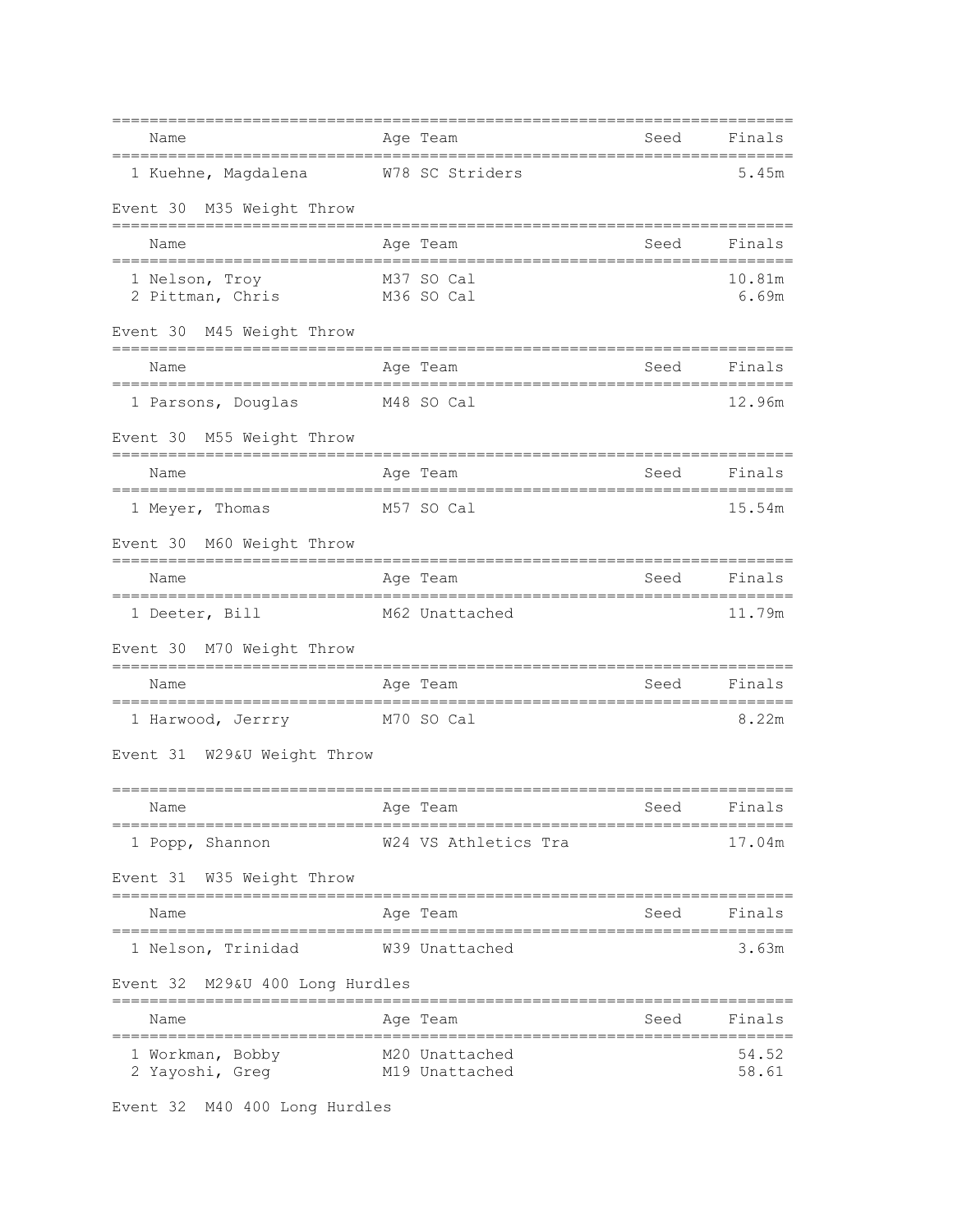| Name                                       |  | =================================<br>Age Team | Seed        | Finals      |                          |
|--------------------------------------------|--|-----------------------------------------------|-------------|-------------|--------------------------|
| -- Birade, Laurent<br>M42 SO Cal           |  |                                               |             | NΤ          |                          |
| Event 32 M50 400 Long Hurdles              |  |                                               |             |             |                          |
| Name                                       |  | =============================<br>Age Team     | Seed        | Finals      |                          |
| 1 Cummings, Steve                          |  | M53 Unattached                                |             | 1:07.34     |                          |
| Event 34 M60 300 Long Hurdles              |  |                                               |             |             |                          |
| Name                                       |  | Age Team                                      | Seed        | Finals      |                          |
| 1 Jacobson, Vance                          |  | M60 Golden West                               |             | 57.68       |                          |
| Event 45 M50 100 Short Hurdles             |  |                                               |             |             |                          |
| ====<br>Name<br>Wind H#                    |  | Age Team                                      |             | Seed Finals |                          |
| $=====$<br>1 Duhon, BJ<br>$2.4$ 2          |  | M50 Unattached                                |             | 14.58       | $\overline{\phantom{m}}$ |
| 2 Niroumand, Mahmoud<br>2.4<br>- 2         |  | M52 SO Cal                                    |             | 16.61       |                          |
| 3 Crowl, Chip                              |  | M54 Unattached                                |             | 18.84       |                          |
| $2.4 \quad 2$<br>4 Hecker, Andrew          |  | M54 Unattached                                |             | 19.83       |                          |
| $2.4$ 2<br>5 Davison, Jeff<br>$2.4$ 2      |  | M51 SO Cal                                    |             | 19.92       |                          |
| Event 45 M55 100 Short Hurdles             |  |                                               |             |             |                          |
| Name<br>Wind H#                            |  | Age Team                                      | Seed        | Finals      |                          |
| $=====$<br>1 Bolling, Ron<br>$2.4 \quad 2$ |  | M57 Unattached                                |             | 17.30       |                          |
| Event 45 M60 100 Short Hurdles             |  |                                               |             |             |                          |
| Name<br>Wind                               |  | Age Team                                      | Seed Finals |             |                          |
| $=$<br>1 Dyson, Stanley<br>1.1             |  | M60 Unattached                                |             | 24.33       |                          |

Event 45 M65 100 Short Hurdles